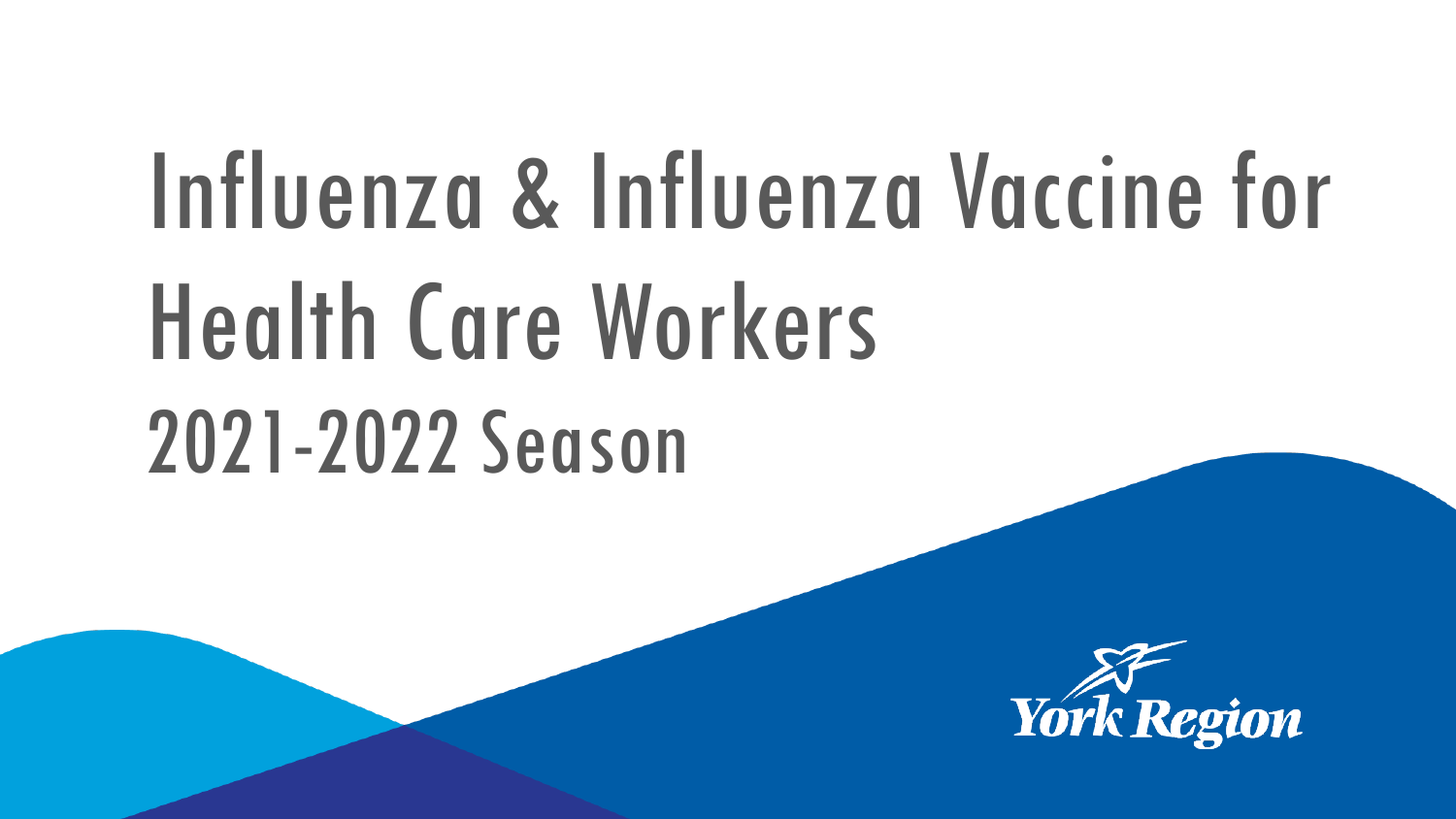### LEARNING OBJECTIVES

#### **To gain an understanding of:**

- Influenza **Virus** and the **Disease**:
	- − Transmission, symptoms, diagnosis, and treatment
- Influenza **Vaccine**
	- − Components, types available, effectiveness, benefits and side effects, how this season is different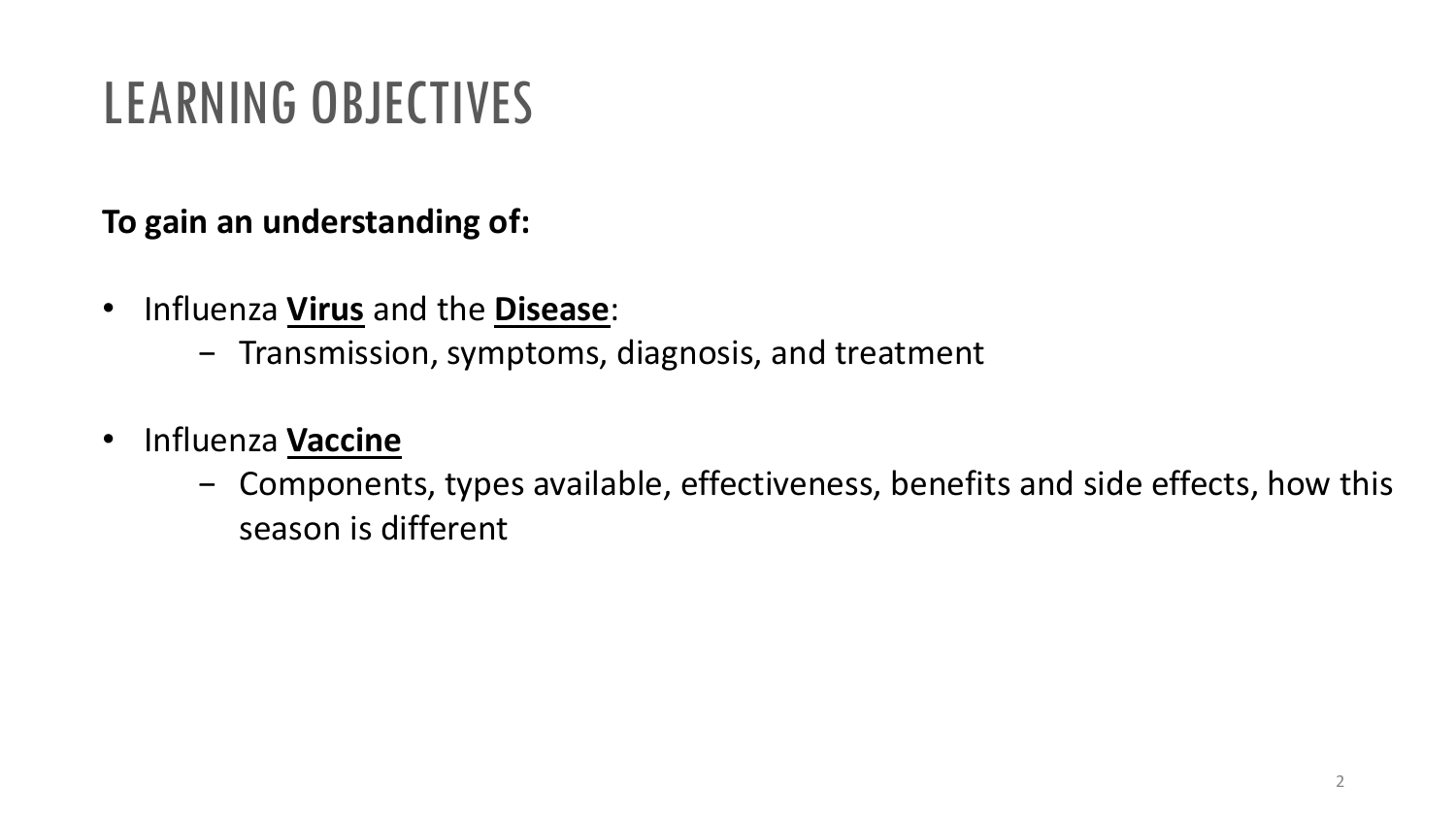## INFLUENZA VIRUS & DISEASE

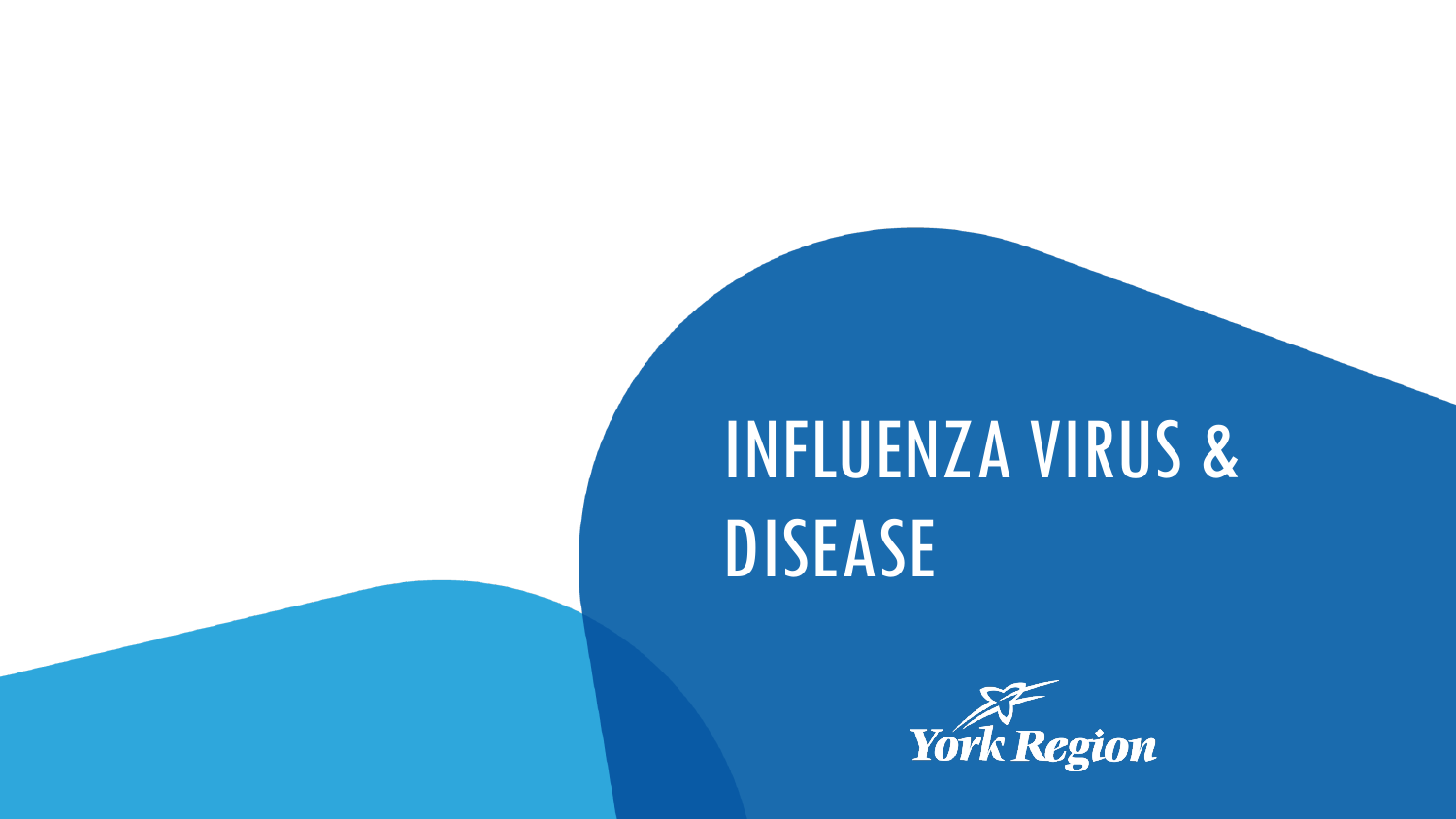#### DISEASE FACTS

Influenza, commonly known as 'the flu'

- Respiratory illness caused primarily by influenza A or B viruses
- Ranges in severity, from mild to a more severe illness.
	- Most people will recover in seven to 10 days; severe illness can occur. Some individuals are at a greater risk of influenza-related complications, such as pneumonia, and hospitalization.
- Adults may transmit the virus to others from 24 hours before symptom onset to five days after.
	- Children and those with compromised immune system may transmit the virus for longer.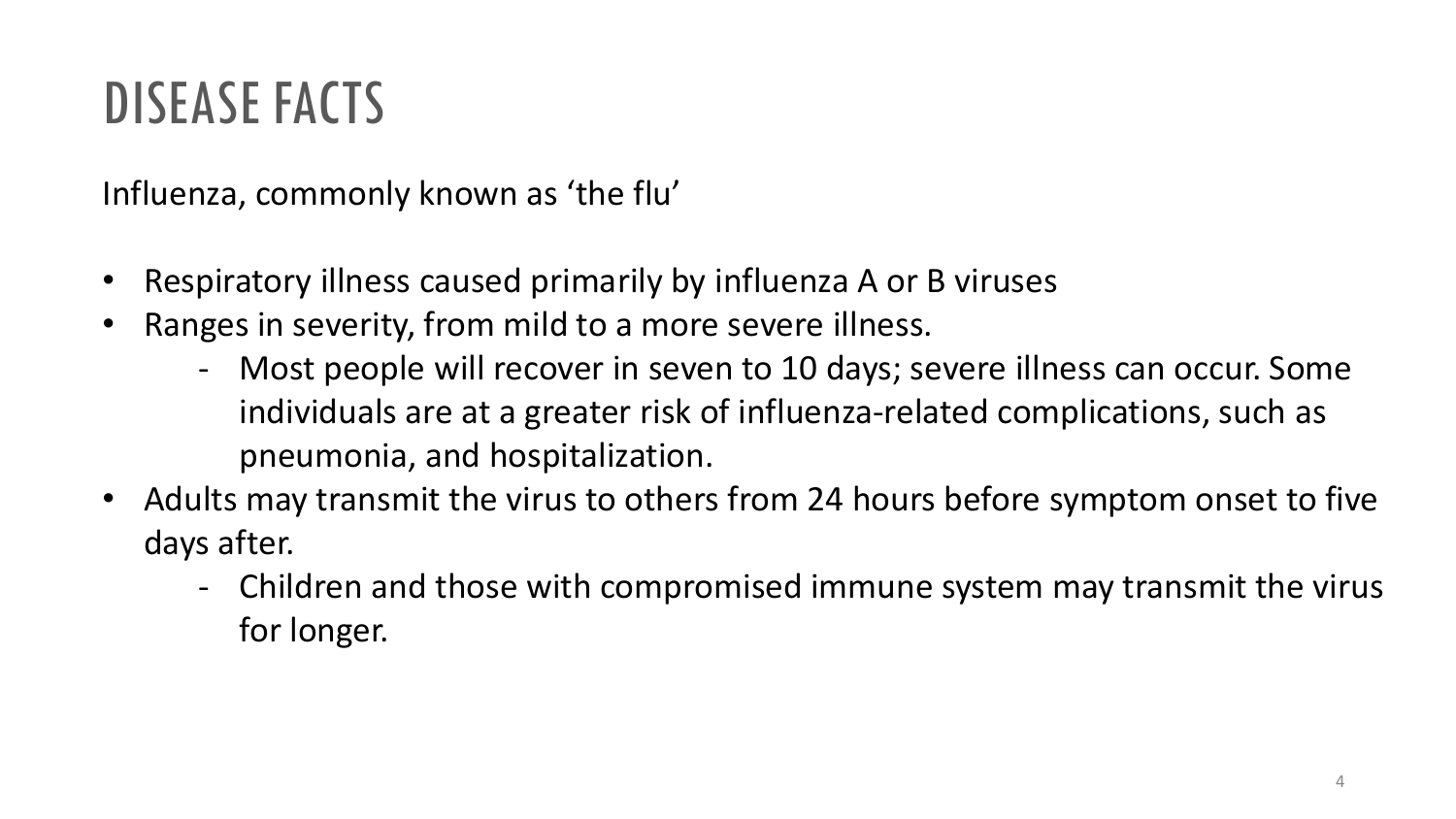### MODES OF TRANSMISSION

- **Respiratory Droplet Transmission** 
	- − Contaminated respiratory droplets are generated when a sick person coughs or sneezes or talks
	- − Droplets can travel up to two metres in distance
	- − Droplets need to be inhaled by nearby individuals or land on their mouth, eyes or nose to transmit the virus

#### • **Contact Transmission**

- − Respiratory droplets can also contaminate surfaces or objects
- − The flu virus can survive up to 48 hours on hard, non-porous surfaces such as stainless steel
- − If an individual touches a surface or object contaminated with the flu virus and then touches their mouth, nose or eyes the virus can be transmitted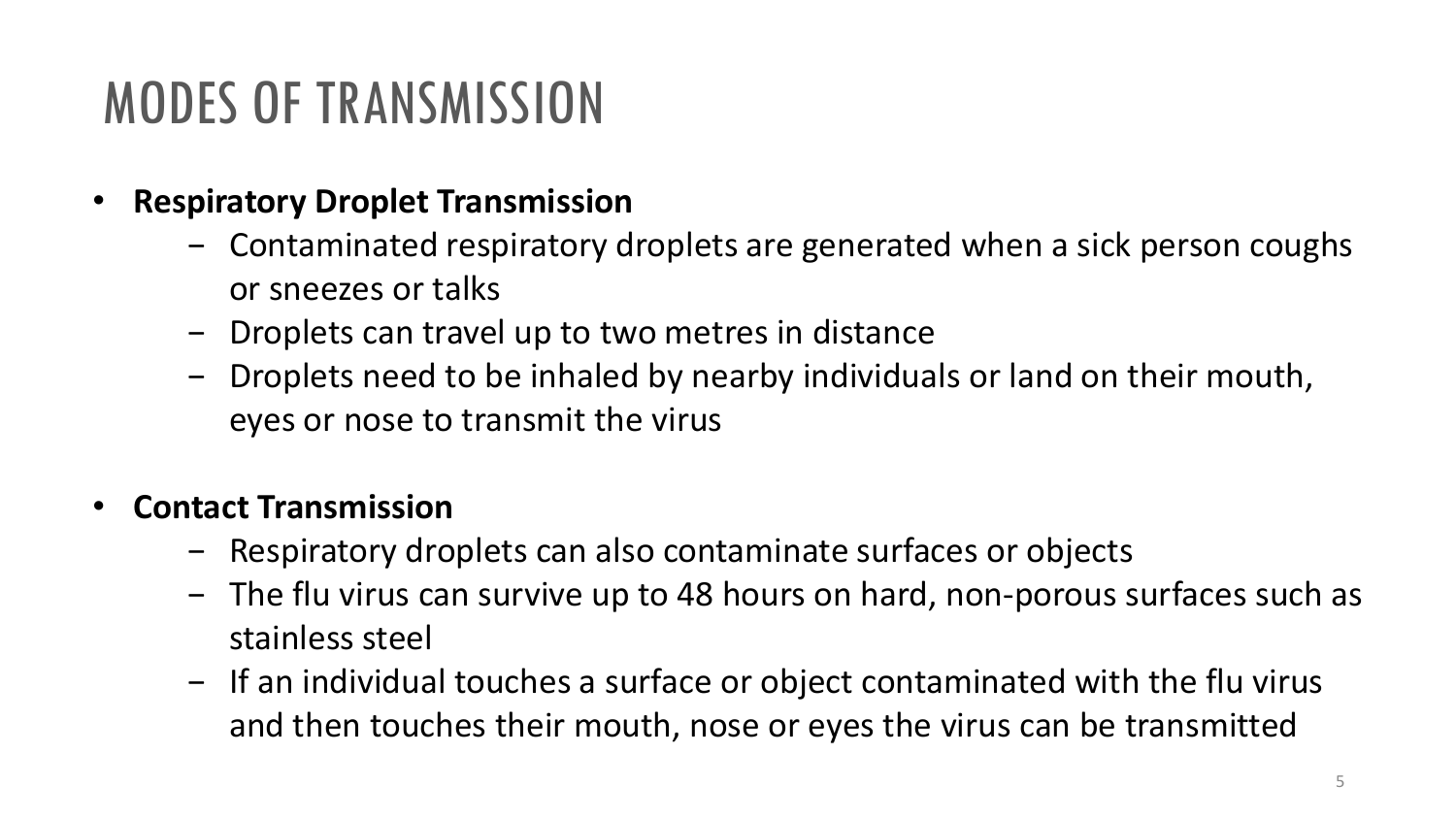#### WHO IS CONSIDERED HIGH RISK FOR FLU-RELATED COMPLICATIONS?

- All pregnant women
- People who are residents of nursing homes or other chronic care facilities
- People ≥ 65 years of age
- All children 6 months to 4 years of age
- Indigenous people
- Adults or children 6 months of age and over with chronic health conditions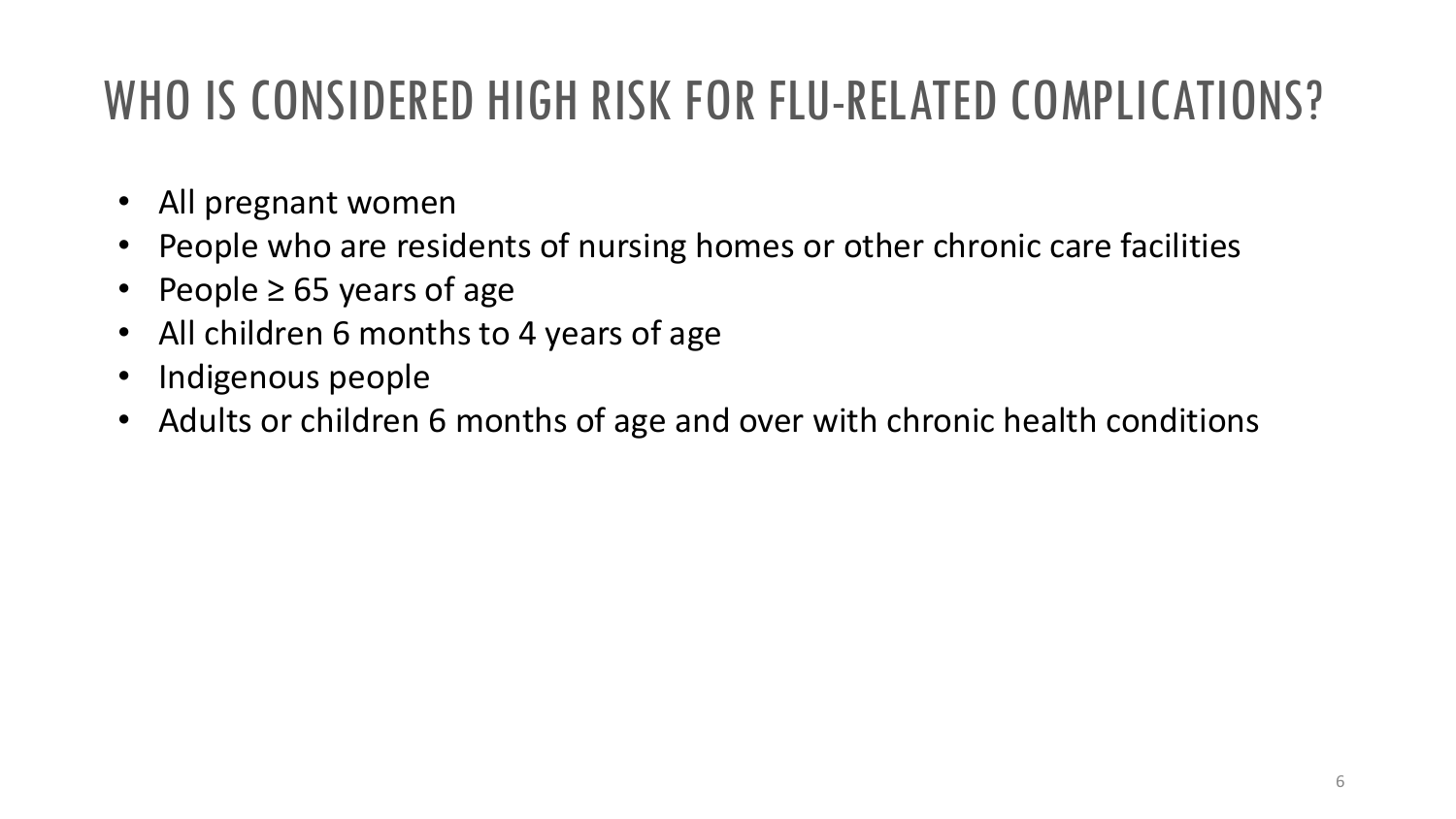## FLU – DISEASE DISTRIBUTION

#### **Globally**

• 1 billion cases of influenza around the world annually, resulting in 290,000 to 650,000 deaths

#### **In Canada**

- 23,000 laboratory-confirmed cases of influenza annually
- Influenza is estimated to be responsible for:
	- 12,200 hospitalizations
	- 3,500 deaths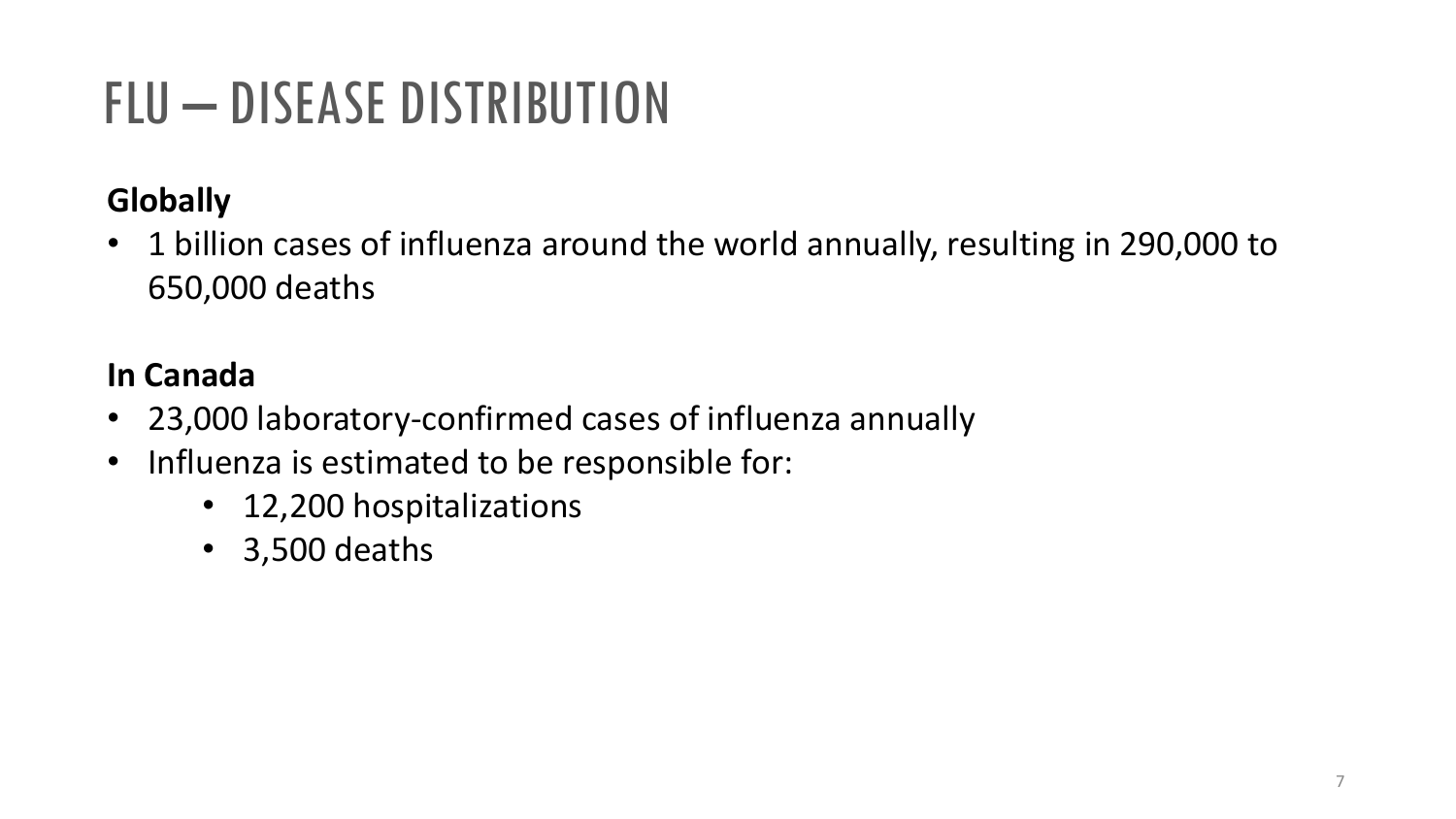#### COMPARISON OF COMMON SYMPTOMS OF FLU, COLD AND COVID-19

| <b>Symptoms</b>                        | <b>Cold</b>                  | Flu                                                                                                         | COVID-19                                                                                                         |  |
|----------------------------------------|------------------------------|-------------------------------------------------------------------------------------------------------------|------------------------------------------------------------------------------------------------------------------|--|
| <b>Fever</b>                           | Rare                         | Common. Starts suddenly and lasts 3 to 4<br>days. High (102°F-104°F or 39°C - 40°C).<br>Chills also common. | A temperature of 37.8 degree Celsius or higher<br>and/or chills                                                  |  |
| <b>Cough</b>                           | Sometimes, mild to moderate  | Common. Can become severe.                                                                                  | Common. Including a barking cough or croup<br>(continuous, more than usual).                                     |  |
| <b>General aches and pains</b>         | Sometimes, mild              | Common, often severe                                                                                        | For adults over 18 years of age: joint pain                                                                      |  |
| <b>Muscle aches</b>                    | Sometimes, usually mild      | Often, can be severe                                                                                        | Common for adults over 18 years of age.                                                                          |  |
| <b>Feeling tired and weak</b>          | Sometimes, mild              | Common, may last 2 to 3 weeks or more                                                                       | Common for adults over 18 years of age.                                                                          |  |
| <b>Fatigue (extreme)</b><br>tiredness) | Unusual                      | Common, starts early                                                                                        | Common for adults over 18 years of age.                                                                          |  |
| <b>Sneezing</b>                        | Common                       | Sometimes                                                                                                   | N/A                                                                                                              |  |
| <b>Chest Discomfort</b>                | Sometimes. Mild to moderate. | Common. Can become severe.                                                                                  | Common. Shortness of breath (out of breath,<br>unable to breathe deeply).                                        |  |
| <b>Other characteristics</b>           | N/A                          | N/A                                                                                                         | Decrease or loss of taste or smell.<br>For children under 18 years of age: nausea,<br>vomiting, and/or diarrhea. |  |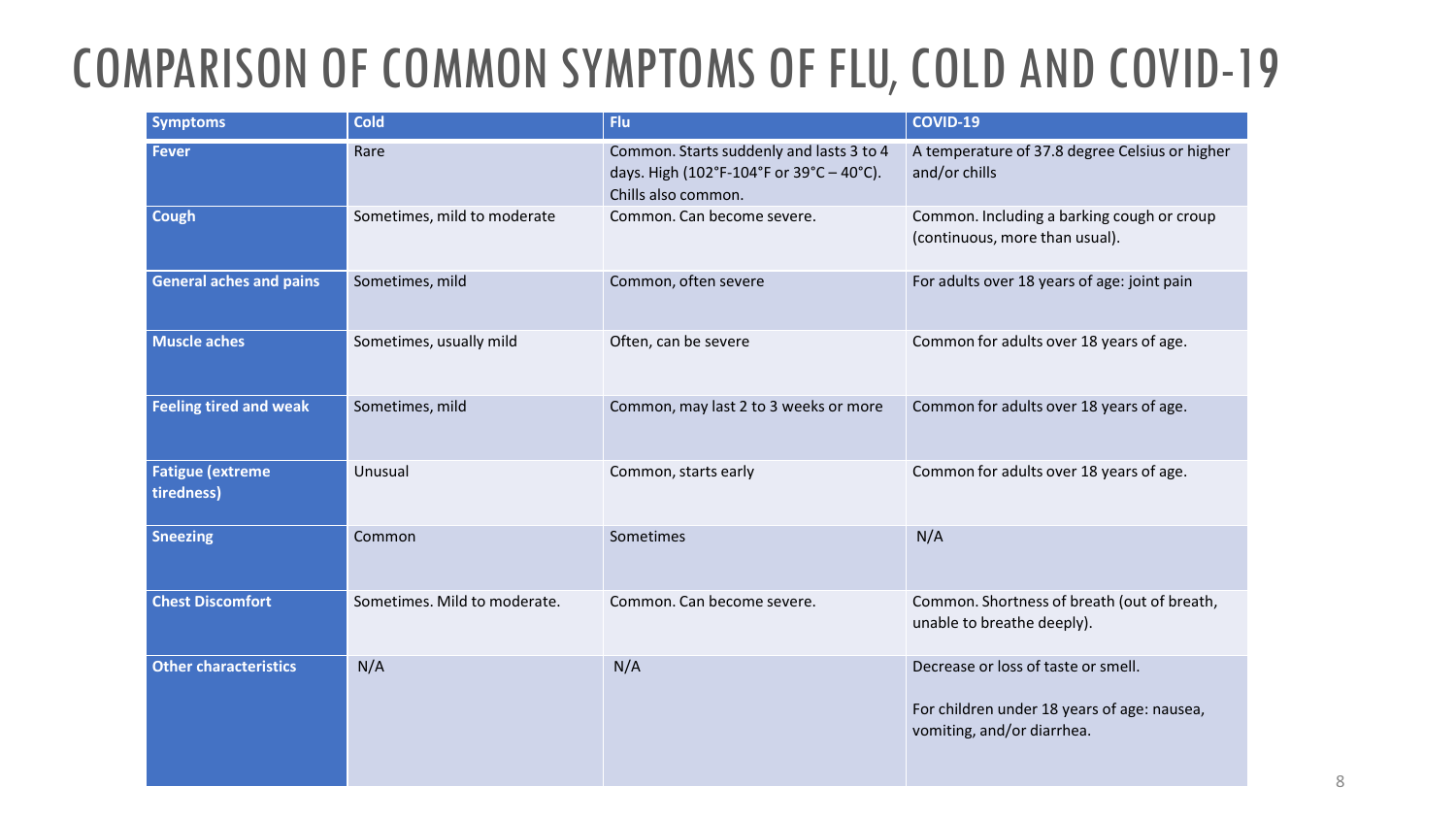#### DIAGNOSIS AND TREATMENT

Public Health Ontario uses a testing eligibility criteria for influenza and other seasonal respiratory viruses. Eligibility criteria is based on patient setting and can be found on Public Health Ontario Laboratory services.

Influenza antiviral medications are recommended for treatment of some individuals such as, those at high risk for complications and/or those with moderate to severe illness, when influenza is circulating in the community.

- Prompt treatment (administered within 48 hours of symptoms onset) decreases the duration of influenza symptoms and may help prevent the complication of influenza.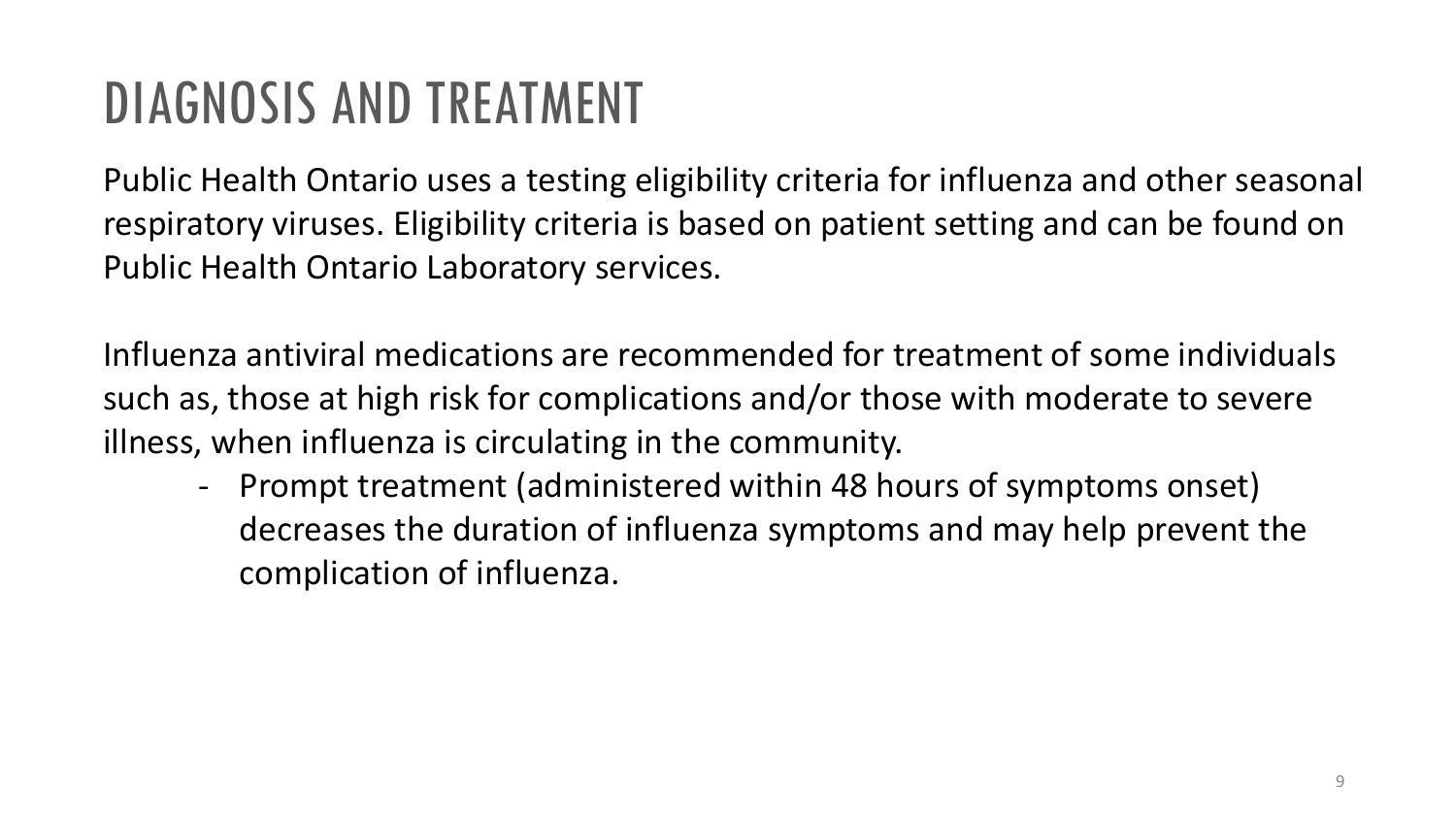#### CONFIRMING DIAGNOSIS

- Nasopharyngeal (NP) Swab
	- − Should be obtained from the most severe and most recently ill patients/residents (i.e., during the first 4 days of their illness and before the use of antivirals)



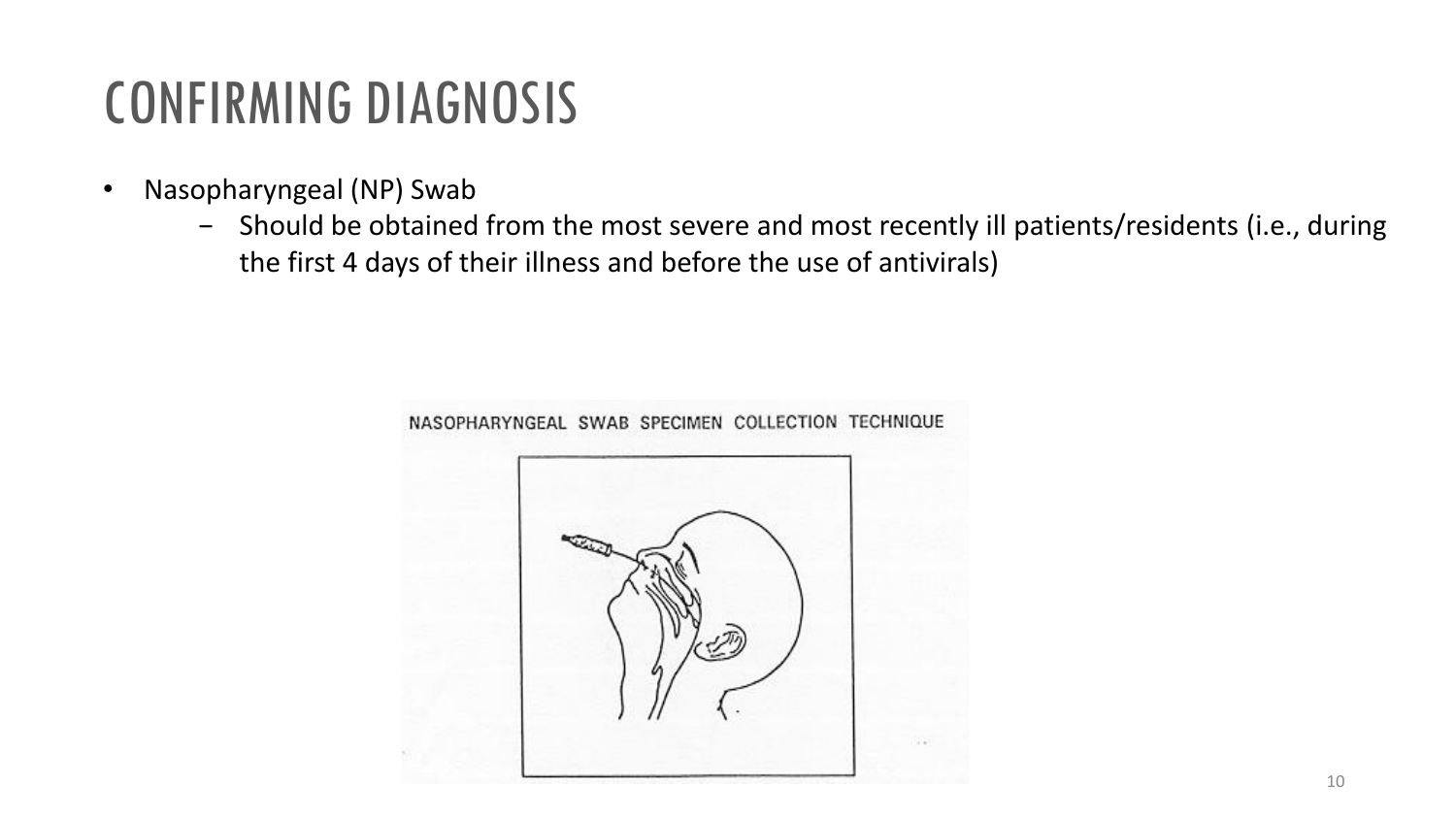#### RESPIRATORY VIRUS TESTING ELIGIBILITY AT PHO LABORATORY

| <b>Patient Setting1</b>                                                                                                                                                               | <b>Testing Available By Request</b>                                                                               |
|---------------------------------------------------------------------------------------------------------------------------------------------------------------------------------------|-------------------------------------------------------------------------------------------------------------------|
| Hospitalized (all inpatients) <sup>2</sup>                                                                                                                                            | SARS-CoV-2 and MRVP <sup>4,5,6</sup><br>OR<br>FLUVID <sup>3,4</sup> followed by MRVP <sup>4,5,6</sup>             |
|                                                                                                                                                                                       | (Both combinations will provide testing for the same viruses.)                                                    |
| Remote communities                                                                                                                                                                    | SARS-CoV-2 and MRVP <sup>4,5,6</sup><br>OR.<br>FLUVID <sup>3,4</sup> followed by MRVP                             |
|                                                                                                                                                                                       | (Both combinations will provide testing for the same viruses.)                                                    |
| Public health unit declared respiratory infection outbreaks<br>(including institutional outbreaks [e.g. long-term care<br>homes, correctional facilities, congregate living settings] | Up to 4 outbreak specimens <sup>7</sup> :<br>Influenza rapid testing <sup>8</sup> (will be done if PCR testing is |
| and school/daycare outbreaks.)                                                                                                                                                        | delayed >24 hours)                                                                                                |
|                                                                                                                                                                                       | SARS-CoV-2 and MRVP <sup>4,5,6</sup><br>OR<br>FLUVID <sup>3,4</sup> followed by MRVP <sup>4,5,6</sup>             |
|                                                                                                                                                                                       | Additional specimens will be tested for SARS-CoV-2 only. <sup>7</sup>                                             |
| Institutions (non-outbreak) (e.g. long-term care homes,<br>correctional facilities, congregate living settings) <sup>11</sup>                                                         | SARS-CoV-2 and MRVP <sup>4,5,6</sup><br>OR.<br>FLUVID <sup>3,4</sup> followed by MRVP <sup>4,5,6</sup>            |
| Emergency Department; paediatric patients (<18 years                                                                                                                                  |                                                                                                                   |
| old <sup>12</sup>                                                                                                                                                                     | SARS-CoV-2 and MRVP <sup>4,5,6</sup><br>ΟR<br>FLUVID <sup>3,4</sup> followed by MRVP <sup>4,5,6</sup>             |
| <b>Emergency Department; adult patients</b>                                                                                                                                           | SARS-CoV-29                                                                                                       |
| Ambulatory/outpatient settings, assessment centres,<br>including ambulatory influenza high risk patients                                                                              | SARS-CoV-29                                                                                                       |
| Not specified on requisition                                                                                                                                                          | SARS-CoV-2 <sup>1,9</sup>                                                                                         |

**FLUVID detects:** influ A, influ B, SARS-CoV-2 (COVID-19), RSV A/B

**MRVP detects:** infl A (H3 subtype, H1 pdm09 subtype), influ B, RSV A/B, parainfl 1- 4, adenovirus, enterovirus, seasonal human coronavirus, rhinovirus, human metapneumovirus; does not detect SARS-CoV-2.

Source: Public Health Ontario 2021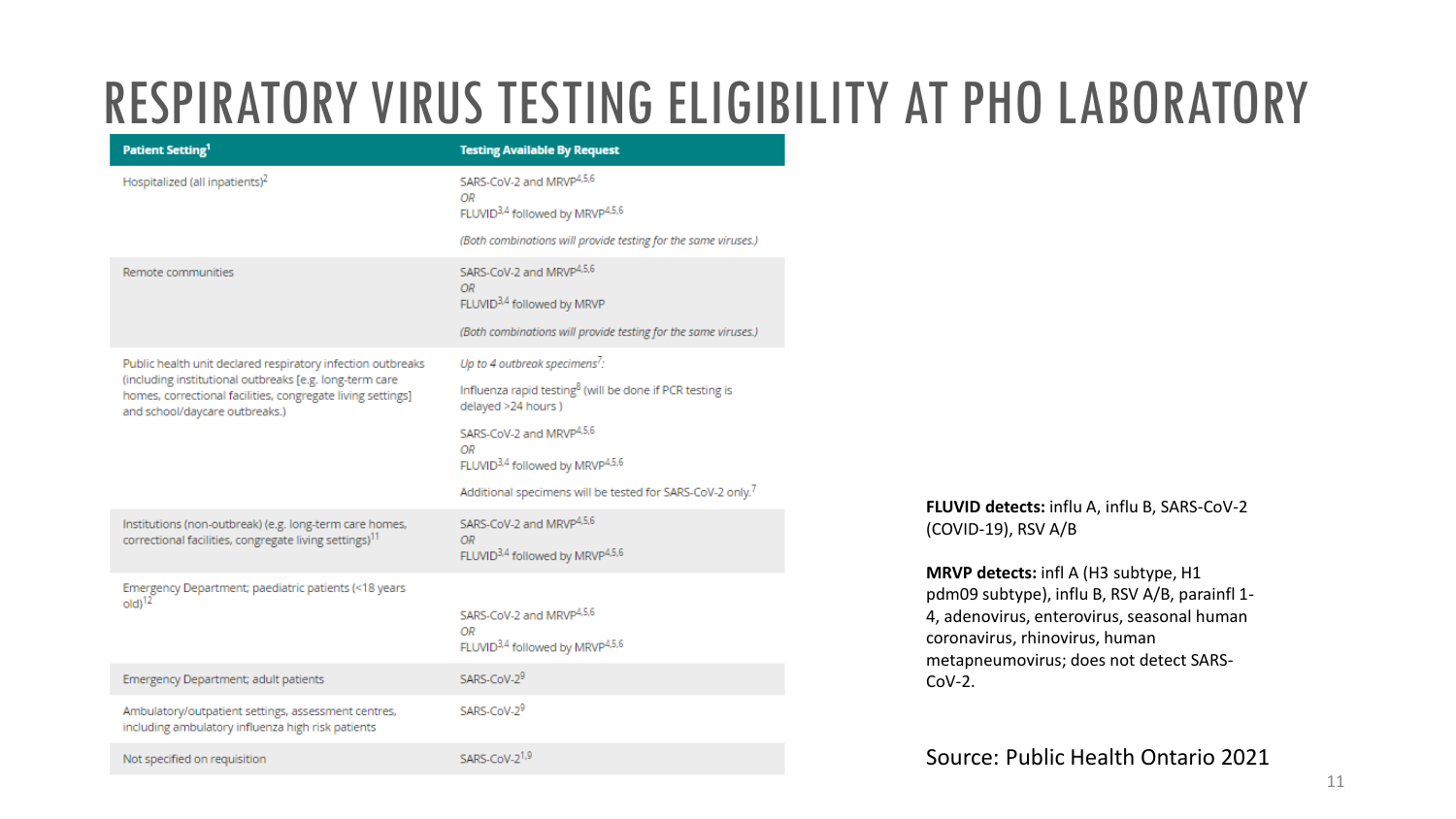### TREATMENT

- Antiviral treatment for influenza must be started within **48** hours (or less) of onset of symptoms for maximum effectiveness
- Oseltamivir (Tamiflu)
	- Effective against influenza A and B
	- Recommended drug of choice for both prophylaxis and treatment in an influenza outbreak
- Zanimivir (Relenza)
	- Effective against influenza A and B
	- Used when predominant circulating strain is resistant to Tamiflu

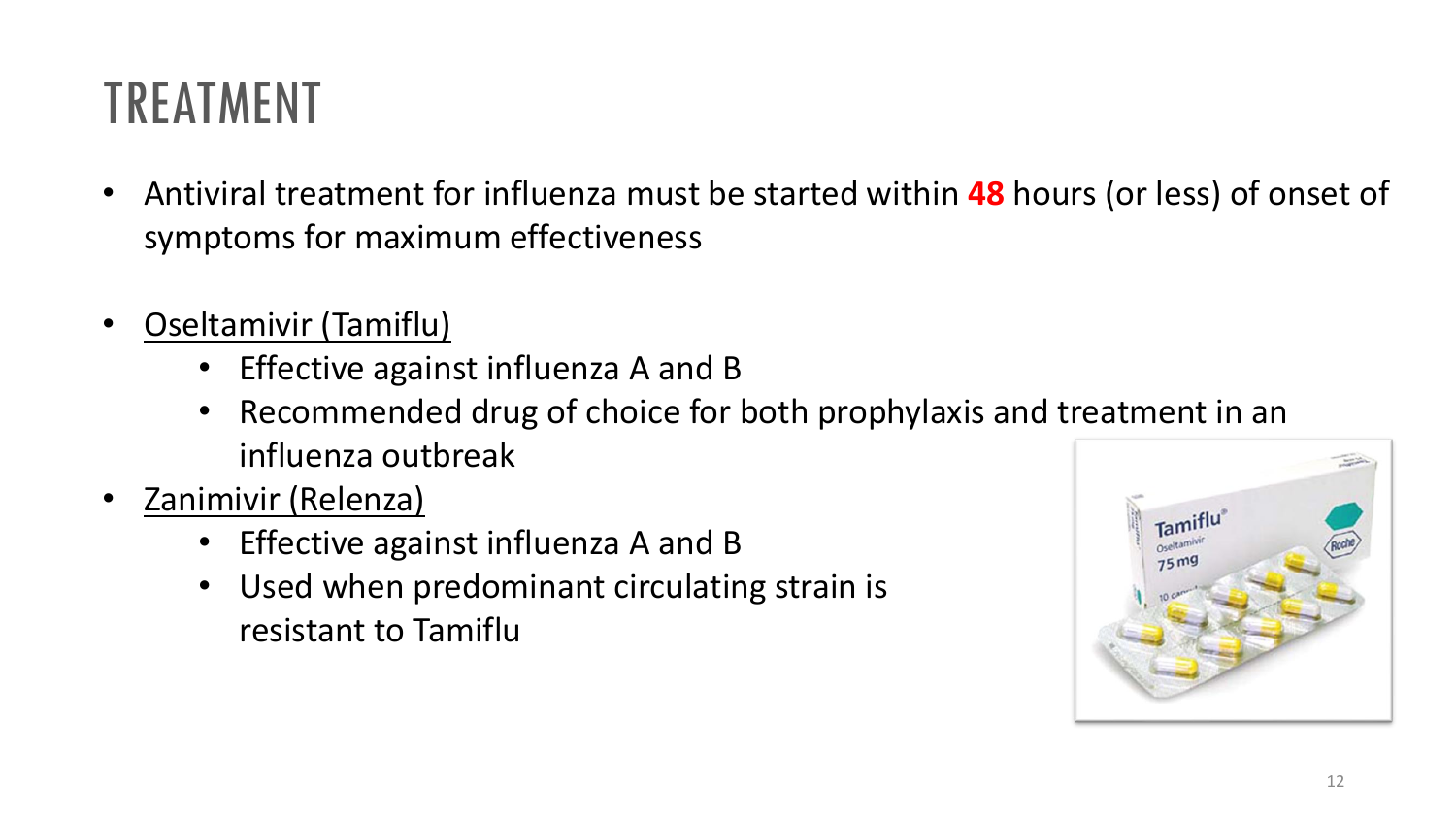## INFLUENZA PREVENTION

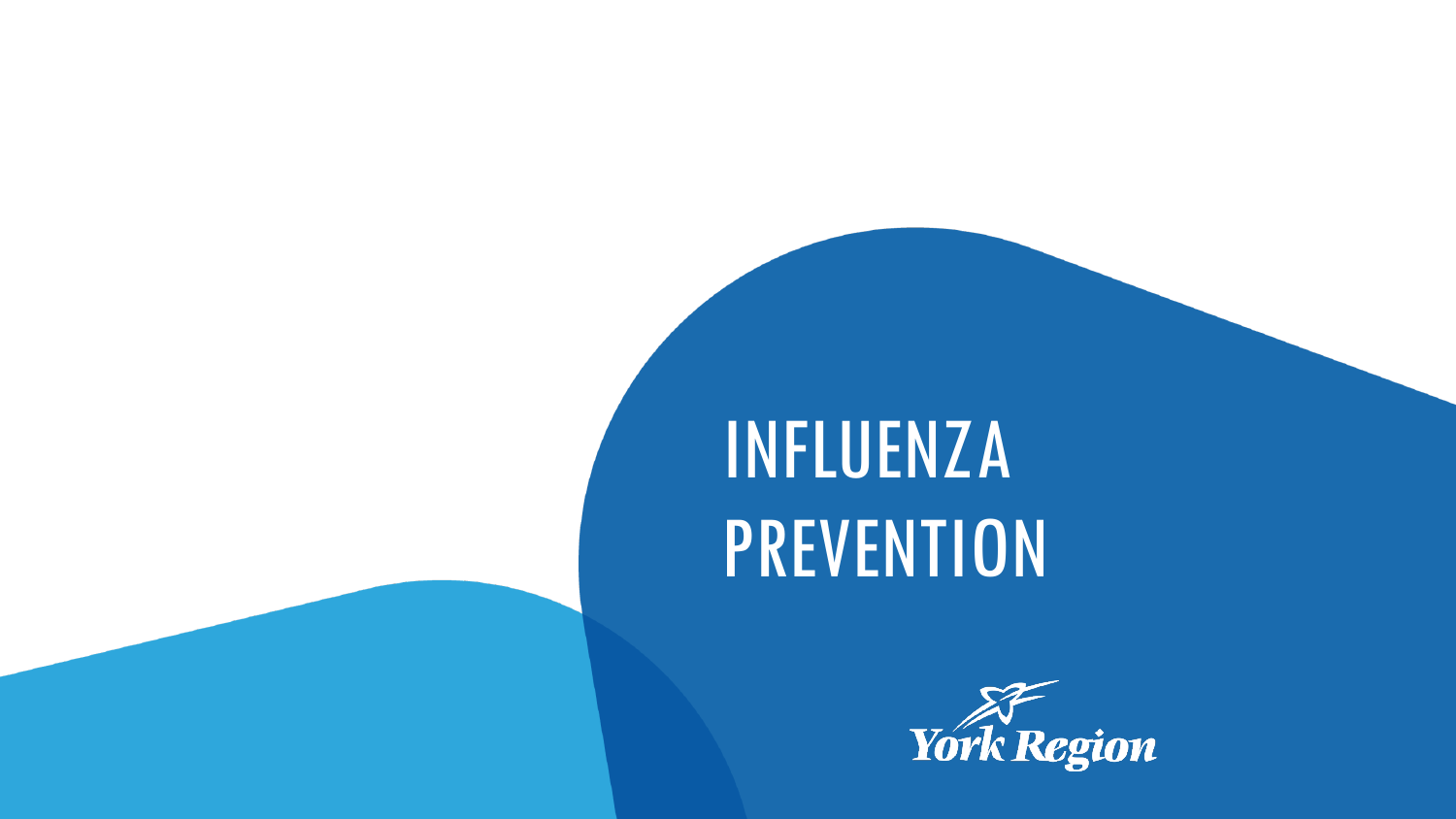#### INFLUENZA BURDEN 2021-22 SEASON IN ONTARIO

- In the 2020/2021 influenza season, the number of laboratory-confirmed cases of influenza were very low (York Region had 0 flu cases in the 20/21 season)
- Seasonal influenza circulation in Canada has remained low since the spring of 2020
- There is potential for increased influenza activity during the 2021/2022 influenza season with the gradual relaxation of public health measures that were implemented to curb the spread of COVID-19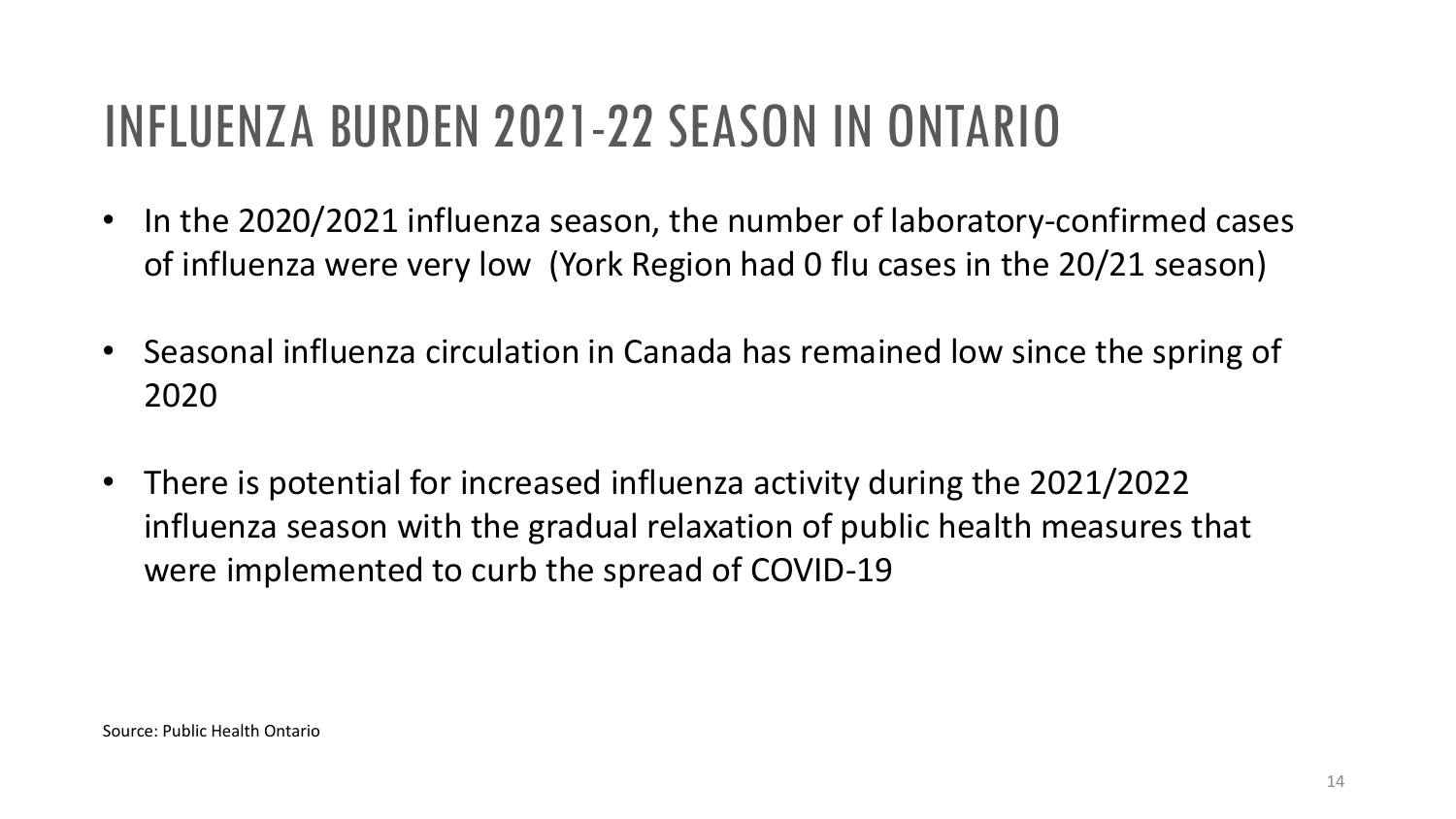#### INFLUENZA VACCINE – HOW DOES IT WORK?

- Flu vaccine initiates the process of antibodies being developed in the body about two weeks after vaccination
- These antibodies provide protection against influenza infection

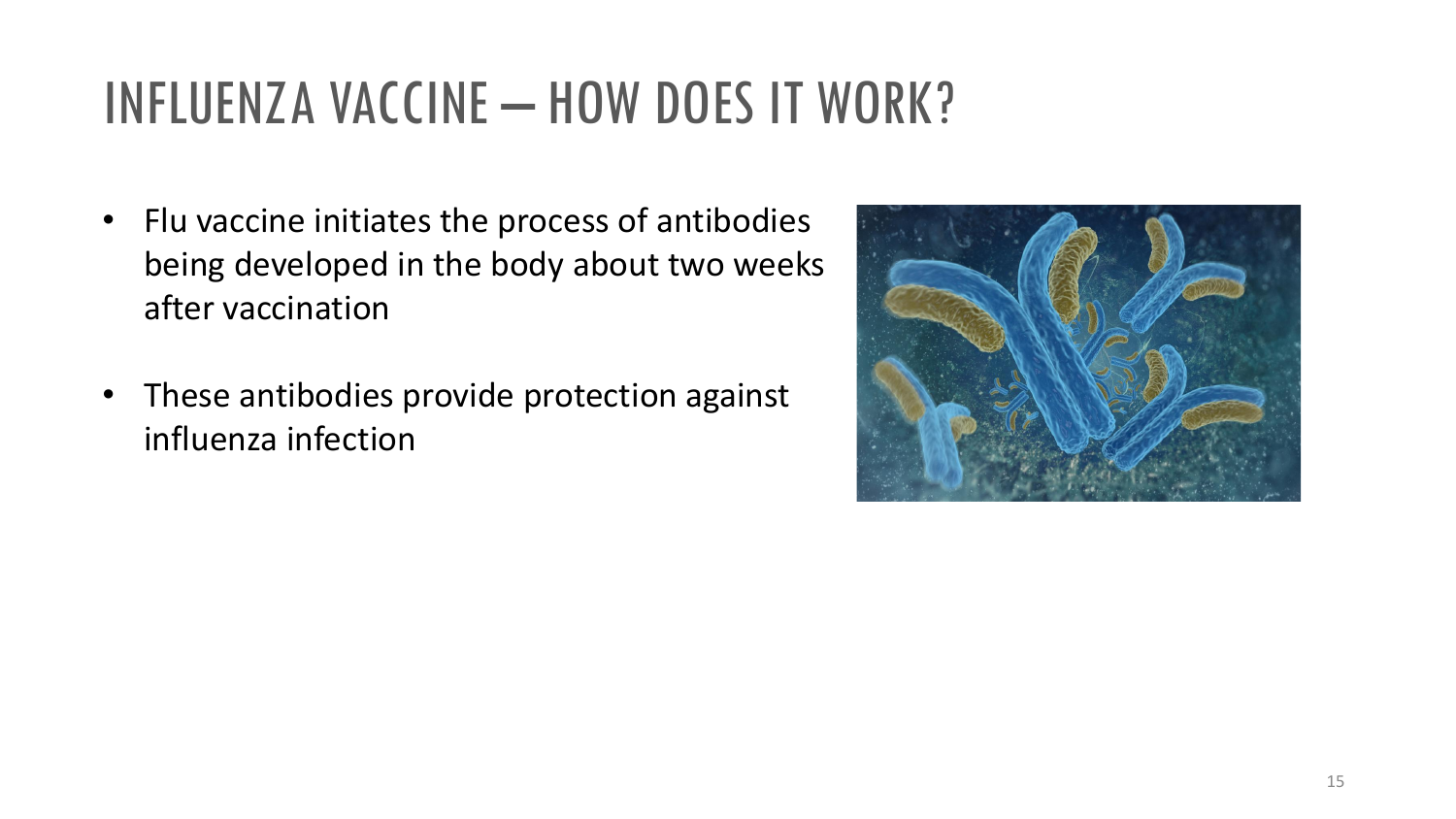#### INFLUENZA VACCINE RECOMMENDATIONS

- The flu shot is available for individuals who live, work, or attend school in Ontario and is recommended for everyone six months of age and over without contraindications
- **Annual** vaccination is recommended because:
	- The body's immune response to influenza vaccination is transient and may not persist beyond a year
	- Specific strains in the vaccine are reviewed each year and are often changed to include the strains most likely to be circulating for the season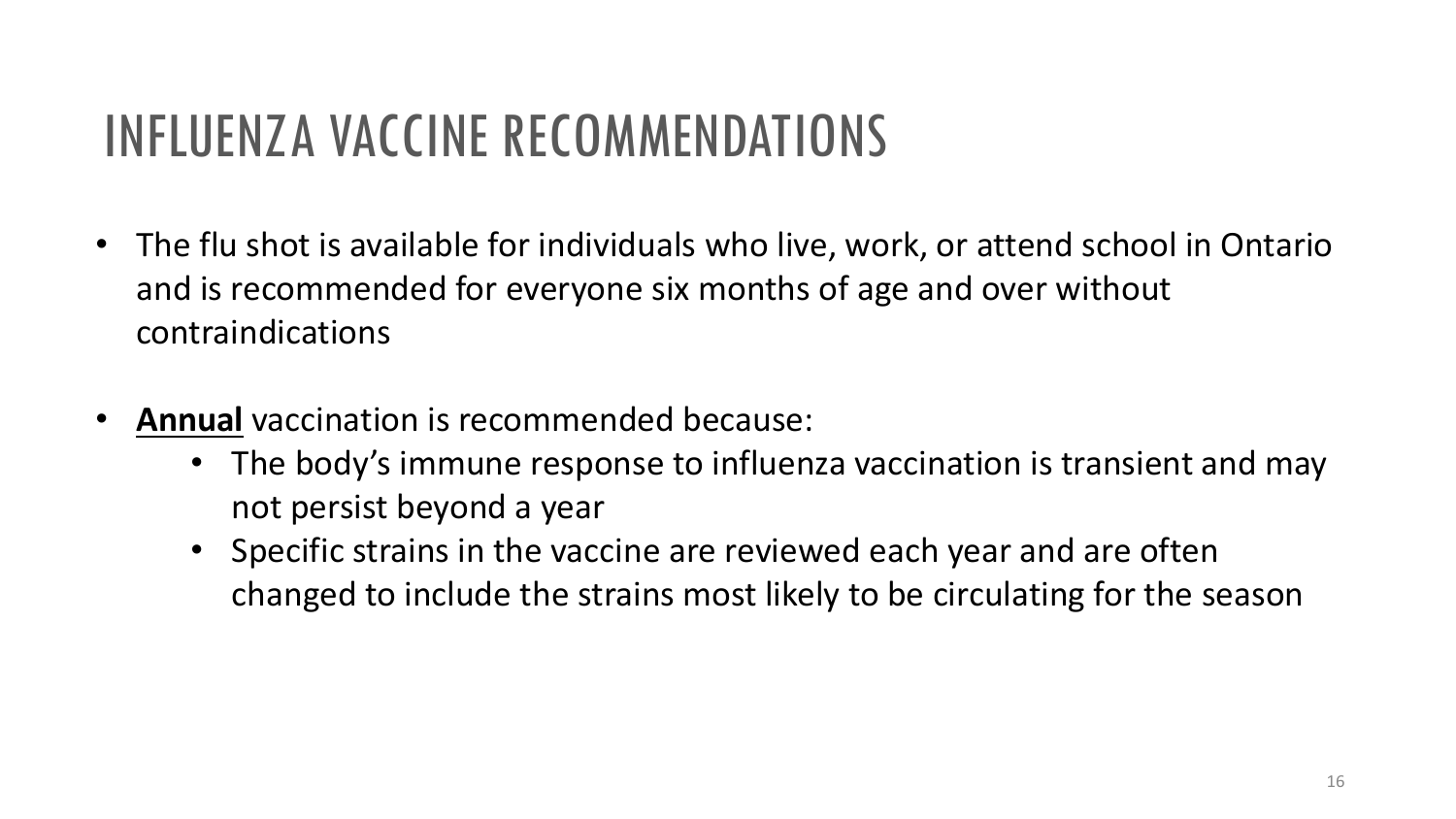## INFLUENZA VACCINE IS RECOMMENDED FOR

- All pregnant women
- Adults and children with chronic health conditions
- People of any age residing in long term care homes and other chronic care facilities
- Adults ≥ 65 years
- All children 6 to 59 months of age
- Indigenous people

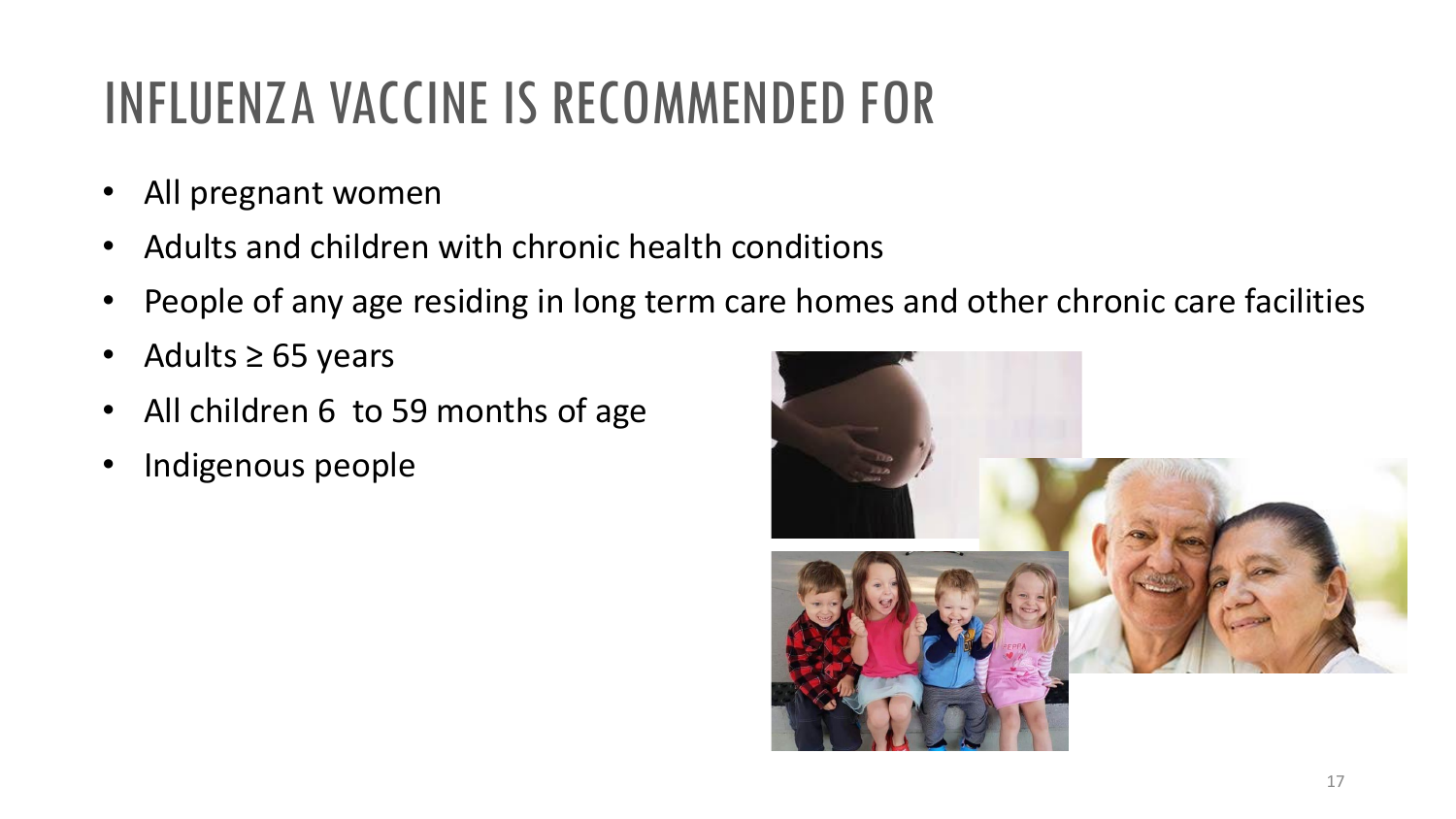### VACCINATION OF HCWs AND OTHER CARE PROVIDERS

- In the absence of contraindications, HCWs and other care providers in facilities and communities should be vaccinated against influenza annually
- HCWs and care providers have the potential to transmit influenza to individuals at high risk for flu-related complications
- HCWs and care providers are at risk of acquiring influenza due to their nature of work (close contact with people who may be infected with influenza)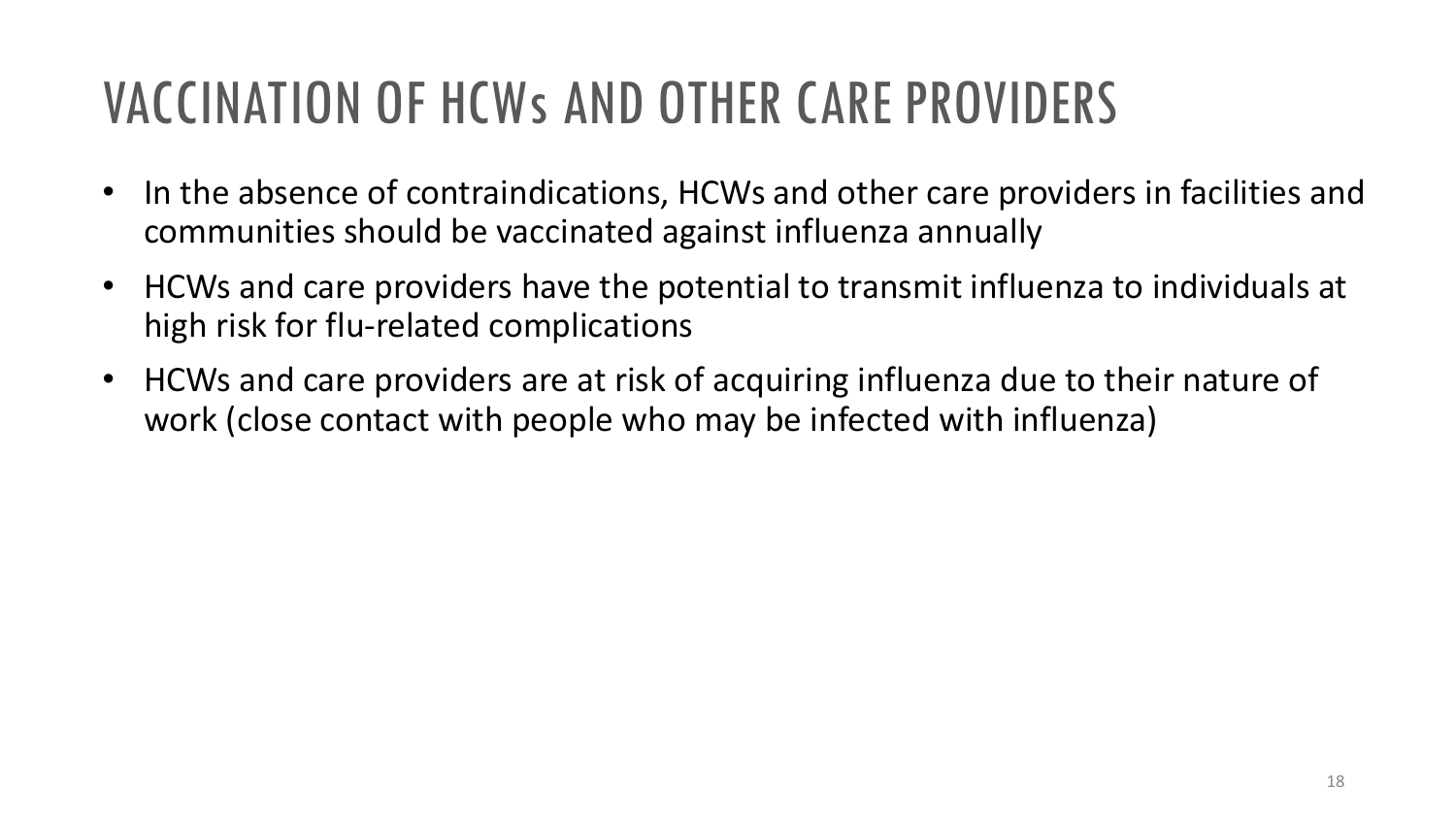#### INFLUENZA VACCINE COMPOSITION 2021-2022

Strains included in Quadrivalent Vaccines:

- An A/Victoria/2570/2019 (H1N1)pdm09-like virus;
- An A/Hong Kong/2671/2019 (H3N2)-like virus;
- A B/Washington/02/2019 (B/Victoria lineage)-like virus;
- A B/Phuket/3073/2013 (B/Yamagata lineage)-like virus.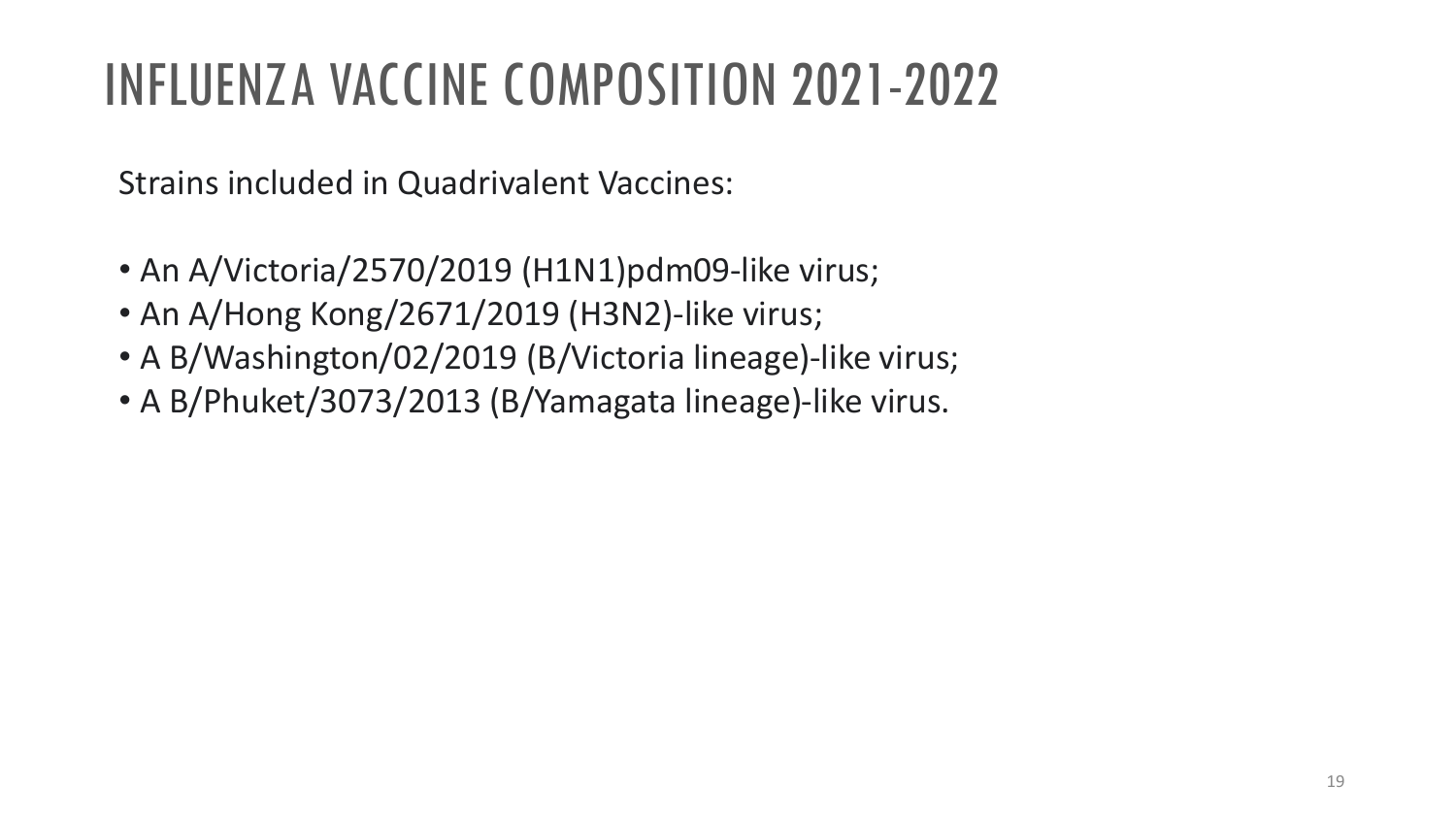#### CELL-BASED VACCINE

- Available in Europe since 2007 and the United States since 2012
- First non-egg based influenza vaccine available in Canada
	- Authorized in November 2019
- Quadrivalent product authorized in Canada
- Made in canine kidney cells
- Standard-dose quadrivalent choice for those 2 years of age and over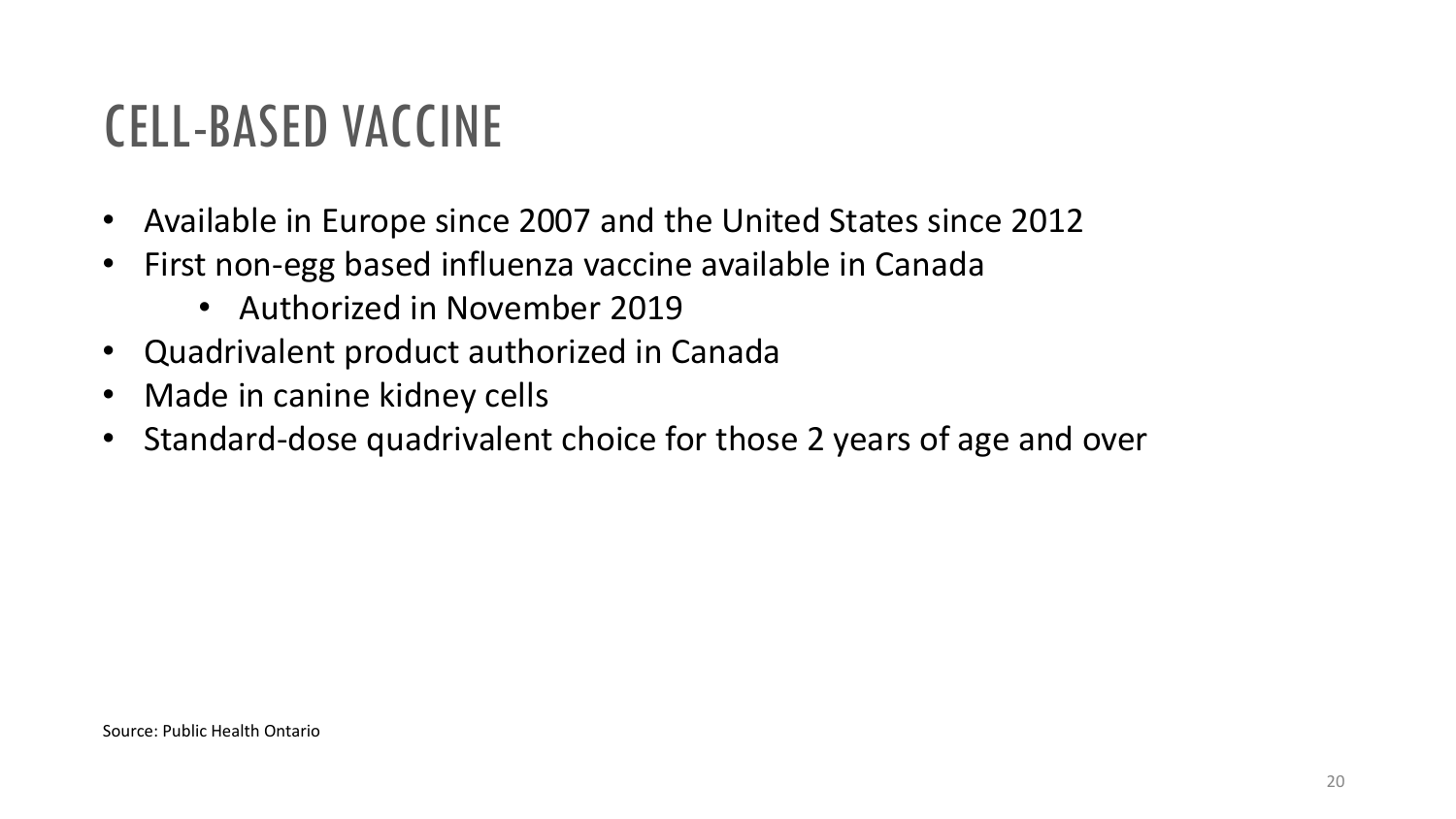#### UIIP VACCINES FOR 2021-2022

| Age<br>Group          | QIV               |                                      |                                |                          | QIV-HD                                             | TIV-<br>adj        |
|-----------------------|-------------------|--------------------------------------|--------------------------------|--------------------------|----------------------------------------------------|--------------------|
|                       | FluLaval<br>Tetra | Fluzone <sup>®</sup><br>Quadrivalent | Flucelvax <sup>®</sup><br>Quad | <b>Afluria®</b><br>Tetra | Fluzone <sup>®</sup><br>High-Dose<br>Quadrivlalent | Fluad <sup>®</sup> |
| 6 months<br>to 1 year | ✓                 |                                      |                                |                          |                                                    |                    |
| $2$ to 4<br>years     |                   |                                      |                                |                          |                                                    |                    |
| 5 to 64<br>years      | ✓                 |                                      |                                |                          |                                                    |                    |
| $\geq 65$ years       | ✓                 |                                      |                                |                          |                                                    |                    |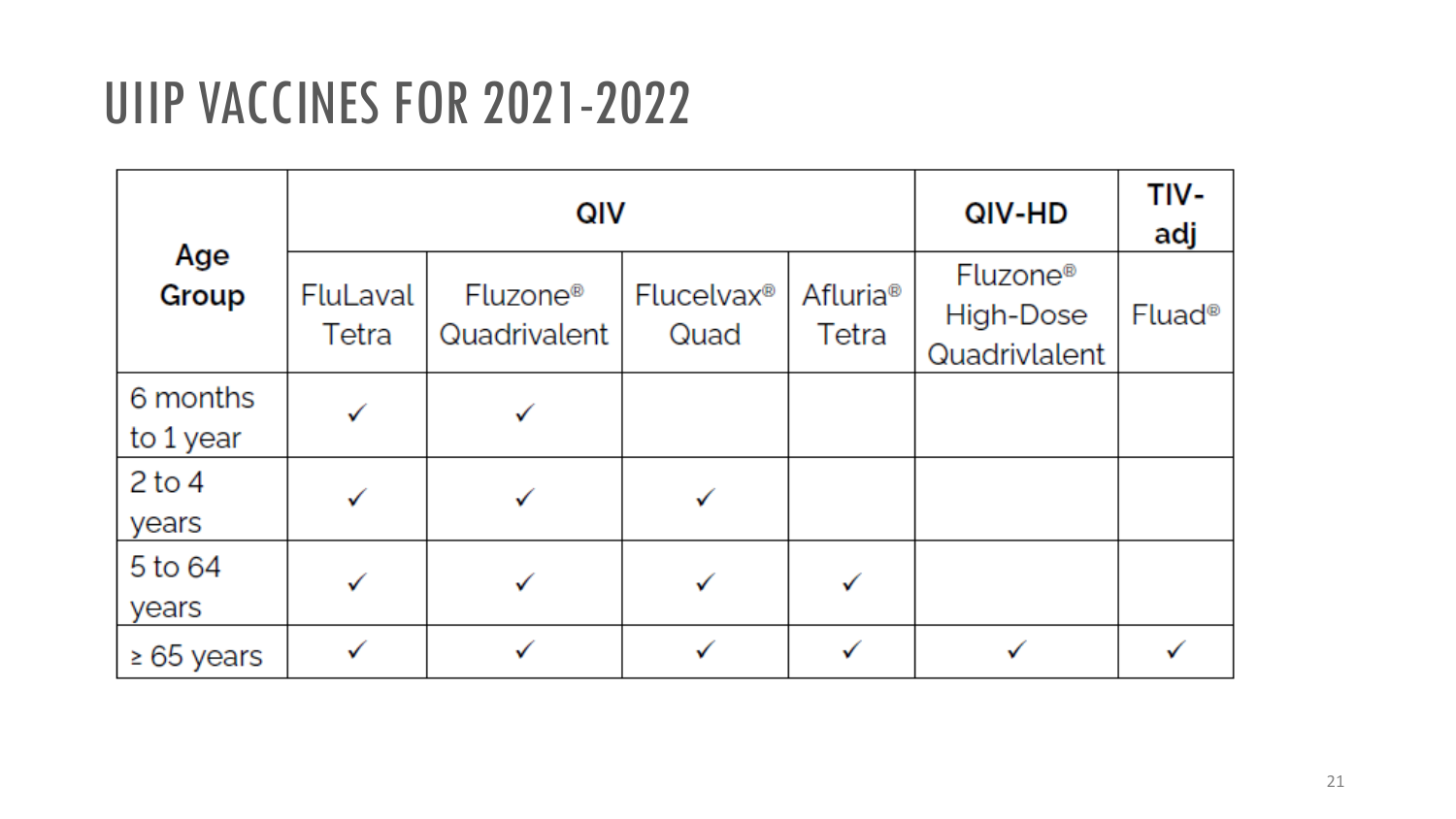#### INFLUENZA VACCINE EFFECTIVENESS

| <b>Season</b> | <b>Any Flu</b> | A                 | A/H1N1         | A/H3N2           | B              | <b>Dominant</b><br>A (ON) | <b>Circulating</b><br>/ TIV B<br>(ON) |
|---------------|----------------|-------------------|----------------|------------------|----------------|---------------------------|---------------------------------------|
| 2014/15       | 9<br>(-14,27)  | $-13$<br>(-45,12) | <b>NA</b>      | $-17$<br>(-50,9) | 45<br>(18, 64) | <b>H3N2</b>               | Yamagata /<br>Yamagata                |
| 2015/16       | 46<br>(32, 57) | 44<br>(27, 57)    | 43<br>(25, 57) | <b>NA</b>        | 50<br>(31, 63) | <b>H1N1</b>               | Victoria<br>(66%)/<br>Yamagata        |
| 2016/17       | 45<br>(31, 56) | 37<br>(20, 51)    | <b>NA</b>      | 37<br>(20, 51)   | 73<br>(52,84)  | <b>H3N2</b>               | Yamagata/<br>Victoria                 |
| 2017/18       | 38<br>(27, 47) | 24<br>(7, 38)     | 58<br>(30, 75) | 15<br>$(-6, 32)$ | 46<br>(34, 56) | <b>H3N2</b>               | Yamagata/<br>Victoria                 |
| 2018/19       | 61<br>(53, 69) | 61<br>(52, 68)    | 69<br>(60, 76) | 23<br>(-9,46)    |                | H1N1/<br><b>H3N2</b>      | Victoria/<br>Victoria                 |
| 2019/20       | 58<br>(47, 66) | 49<br>(36, 60)    | 44<br>(26, 58) | 62<br>(37, 77)   | 69<br>(57,77)  | <b>H1N1</b>               | Victoria/<br><b>Victoria</b>          |

Source: Public Health Ontario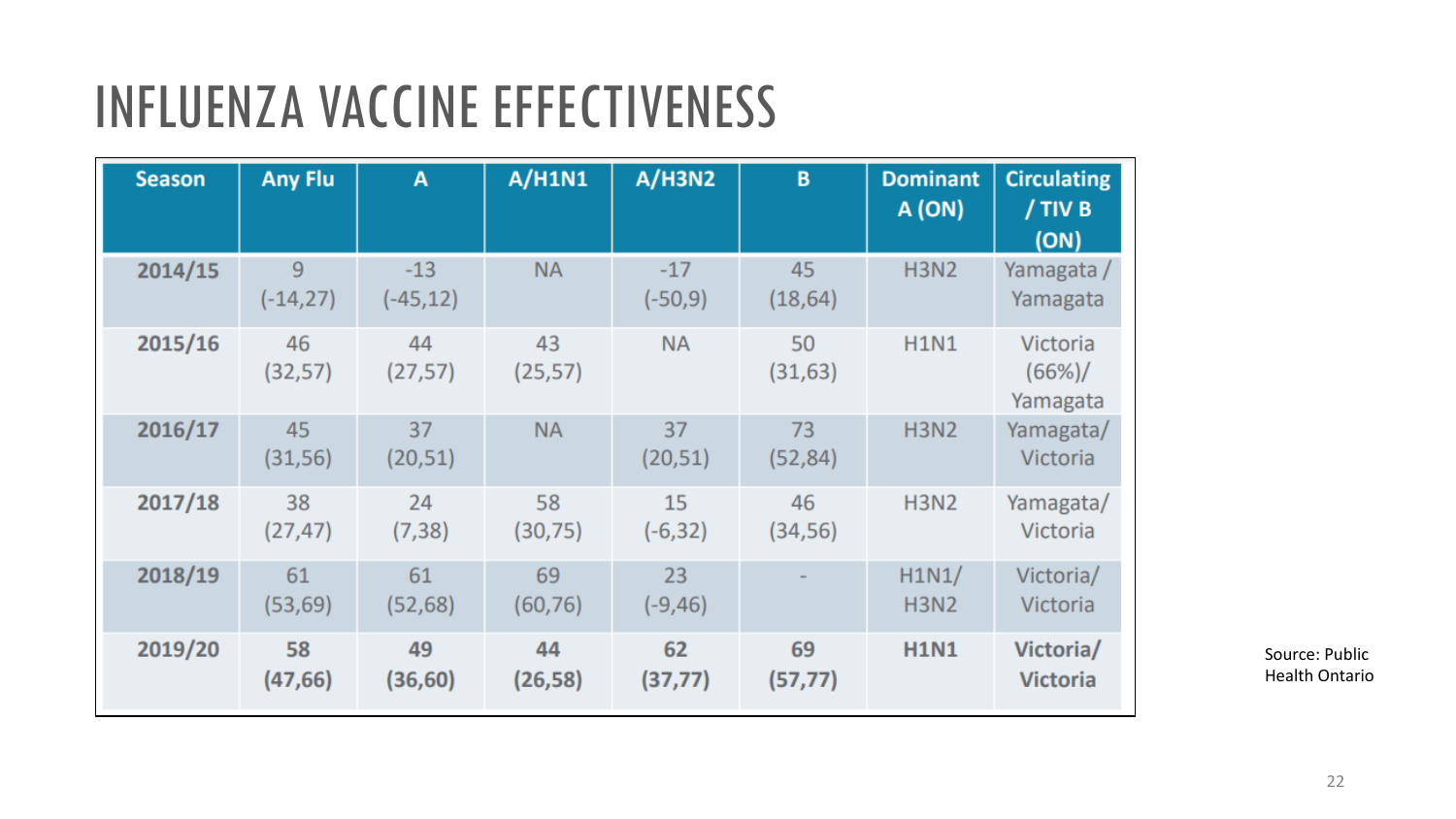### WHAT IF THE VACCINE IS NOT A GOOD MATCH?

• Vaccination is still recommended annually, particularly for people at high risk of influenza-related complications and hospitalization, since vaccinated individuals are still more likely to be protected compared to those who are unvaccinated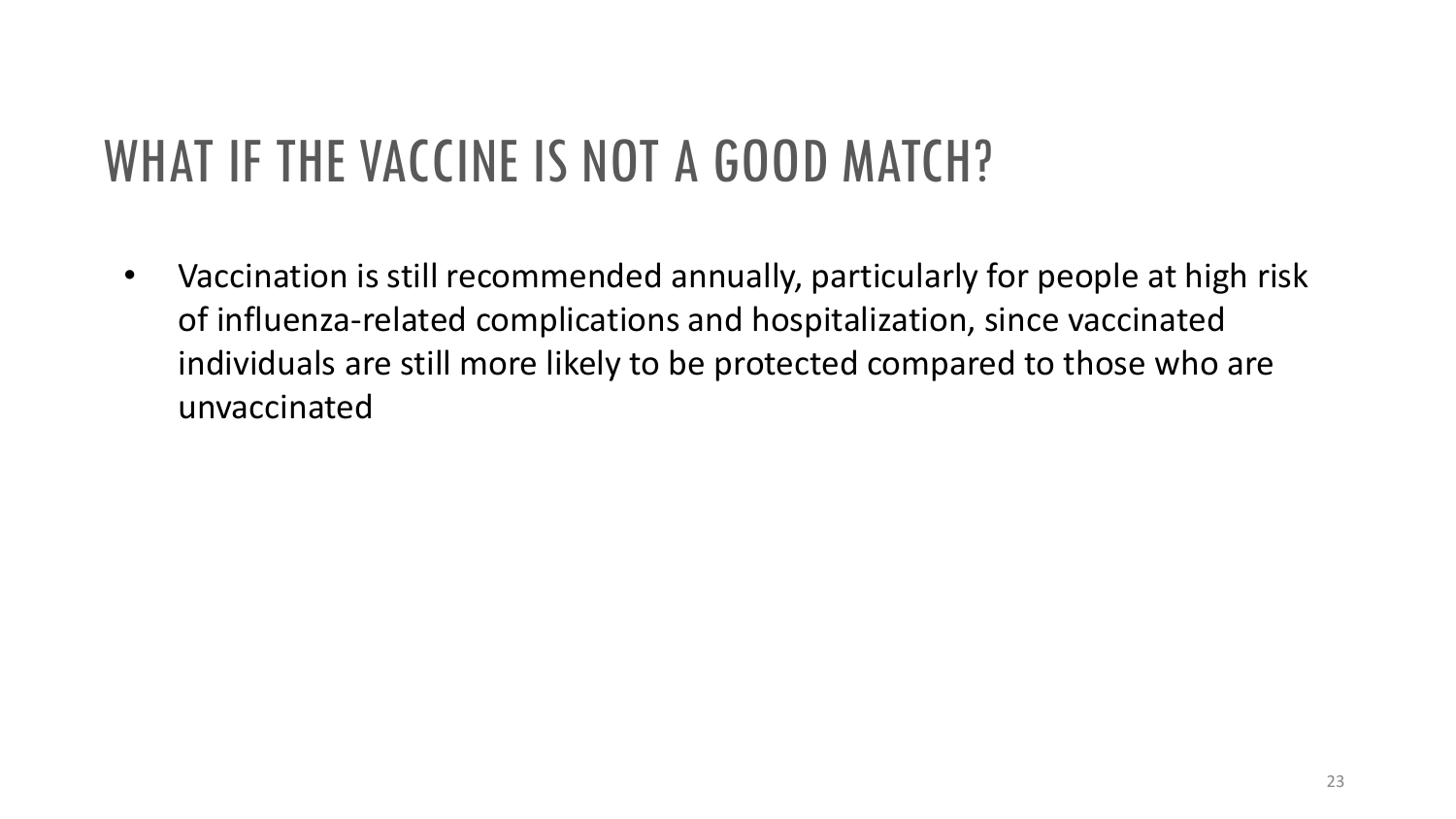## CONTRAINDICATIONS AND PRECAUTIONS TO FLU VACCINE

Influenza vaccination should not be given:

- If you have serious allergies (anaphylaxis) to any ingredient in the vaccine, except eggs. Your health care provider can tell you which ingredients are in the vaccine and if it is safe for you
- If you have experienced a serious allergic reaction from a previous flu shot
- If you have developed Guillain-Barre Syndrome within six weeks of a previous flu shot; contact your primary health care provider to discuss and learn more

Precautions:

Certain populations, those with severe acute illness, those with any chronic medical conditions should contact their health care provider to determine if they should get a shot, and which product is most suitable for them.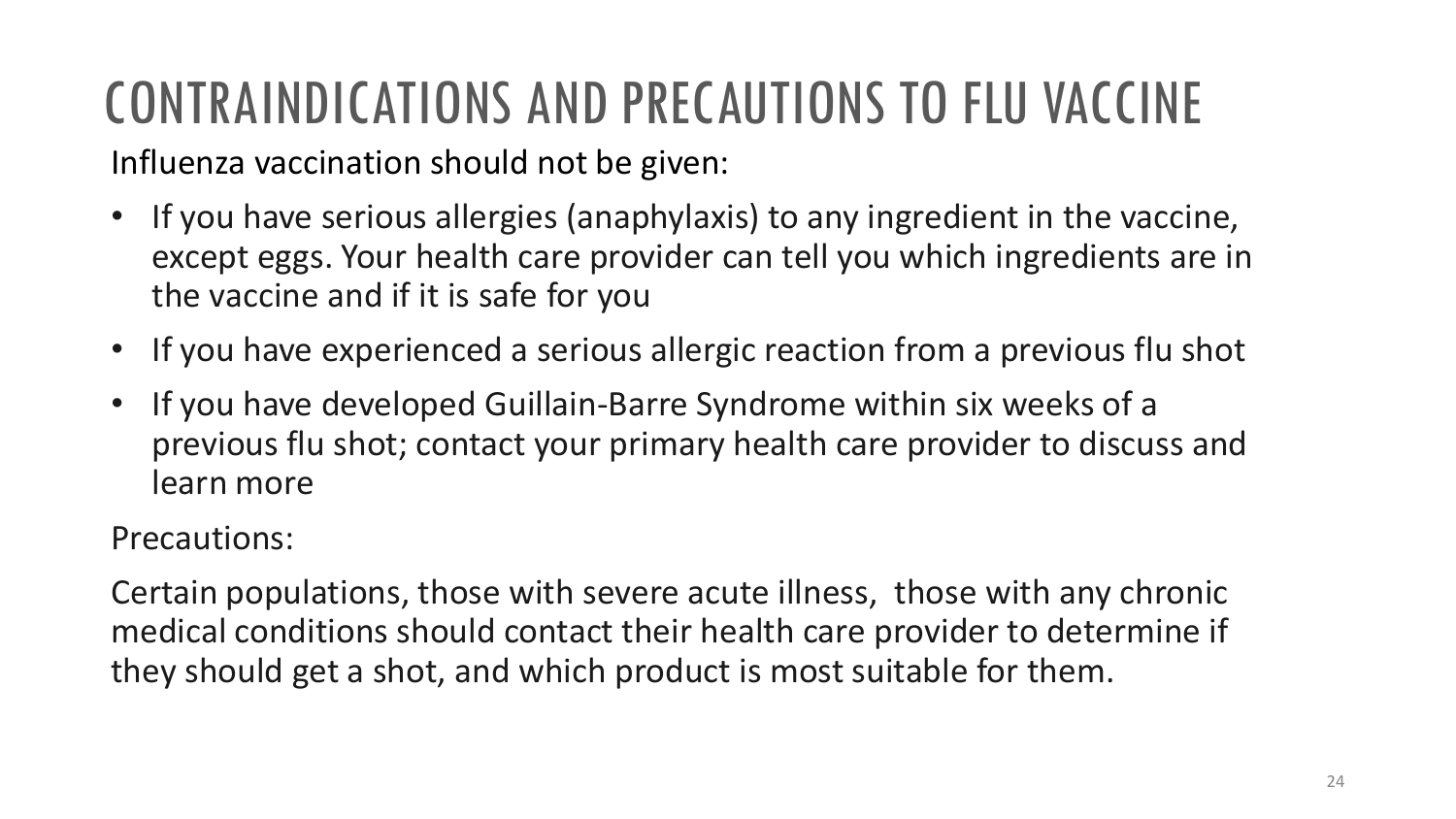### COMMON REACTIONS TO THE FLU SHOT

- Common mild and transient reactions :
	- Soreness, redness or swelling at the injection site (usually lasts less than 2 days)
	- Low grade fever and aches (can last 1-2 days)
	- The most common reactions experienced by recipients of LAIV3 are nasal congestion and runny nose, which are also reported for LAIV4
- Serious adverse events are very rare
- The mild reactions people have to the flu shot are considerably less severe than actually having the flu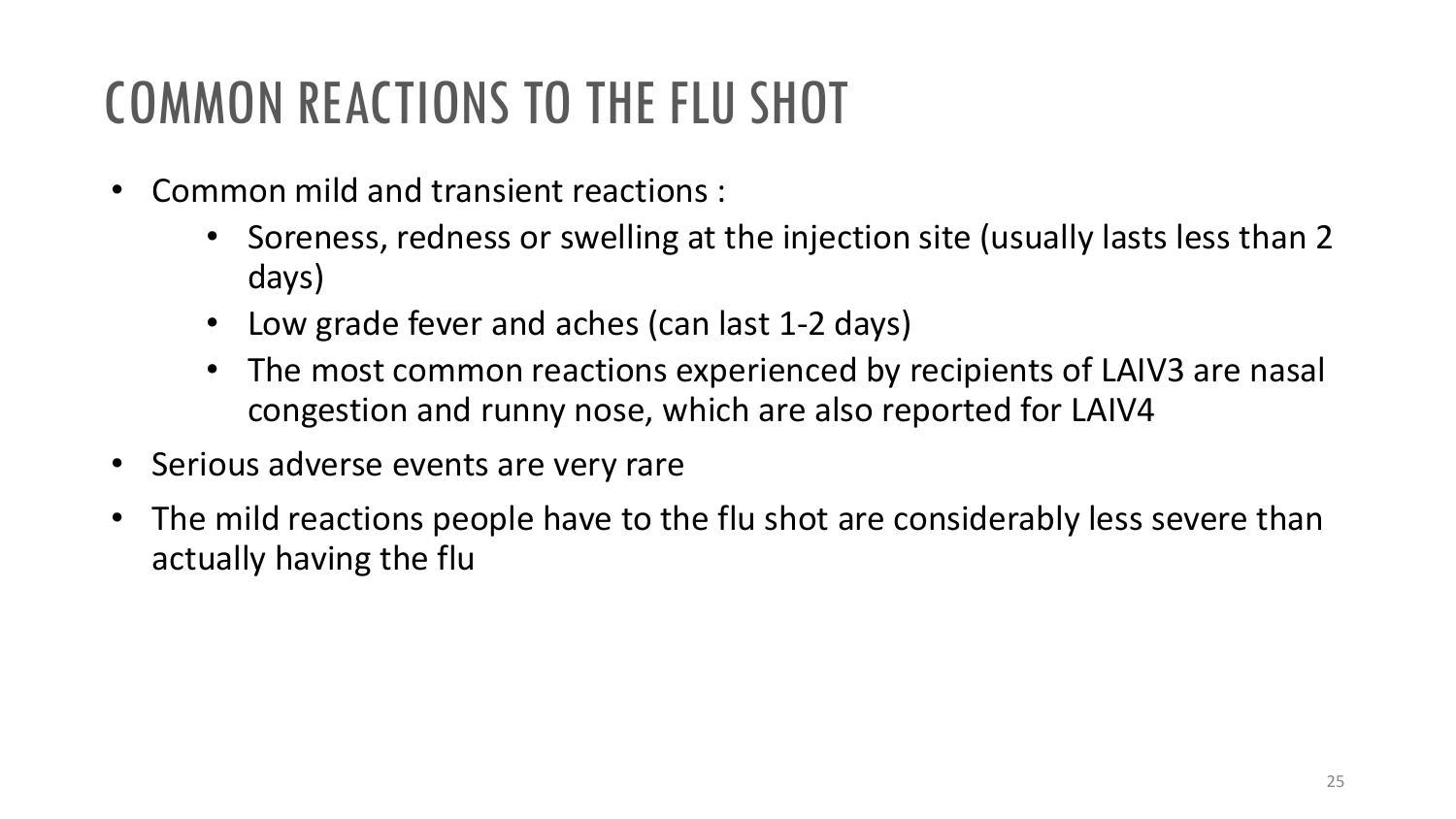### IF PEOPLE GET SICK AFTER HAVING THE FLU SHOT

- They have contracted a respiratory virus that causes similar symptoms
- They were already exposed to the flu virus prior to vaccination
- They were among the % of the population where the shot was not effective
- They have contracted a different strain of flu that is circulating and not contained in the vaccine (referred to as a 'vaccine mismatch')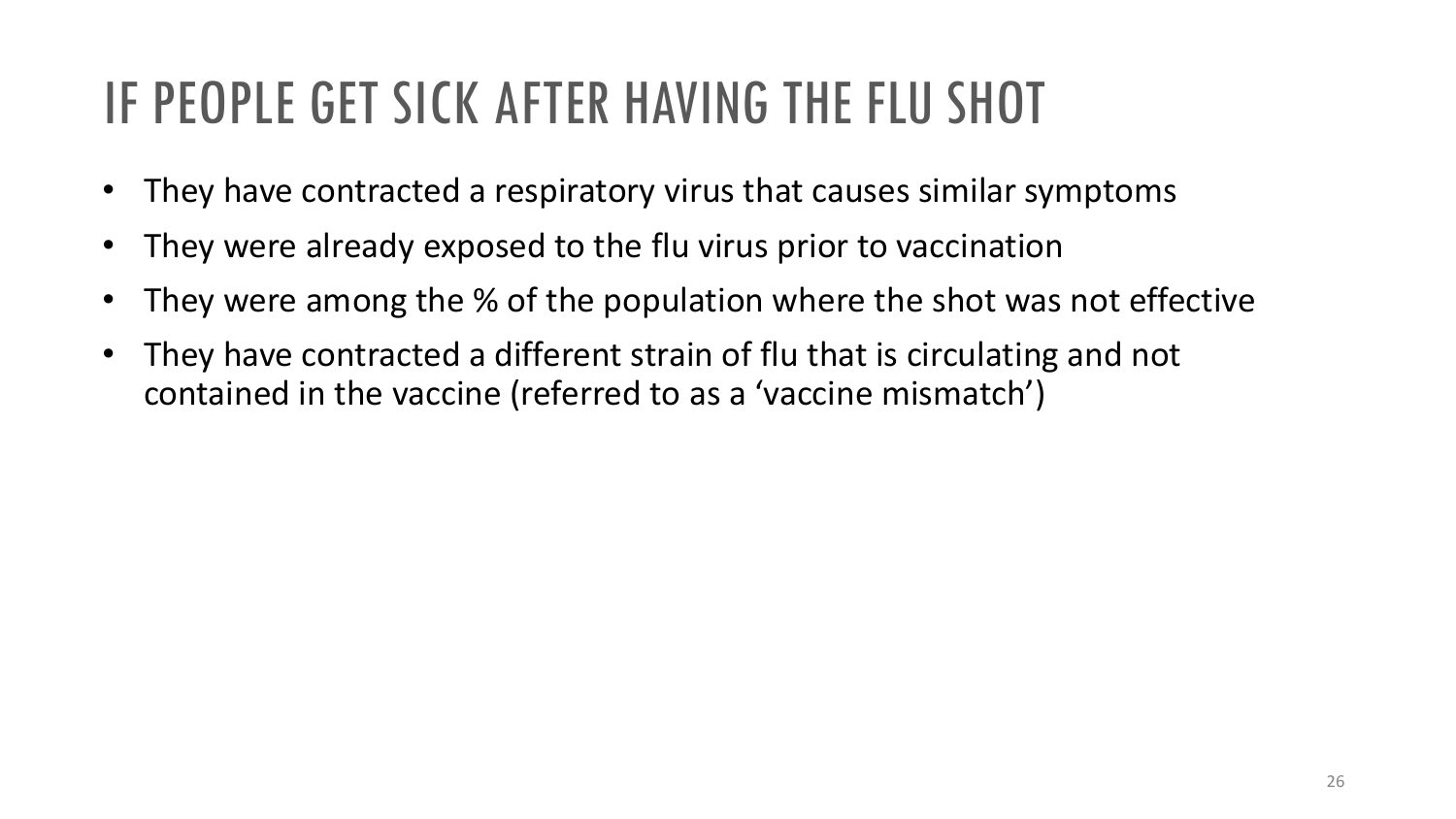### IMPORTANCE OF INFLUENZA VACCINATION THIS SEASON

- Protection against influenza (both yourself and those around you)
- Most effective way to prevent influenza related complications
- Influenza can lead to severe complications, including hospitalization and death.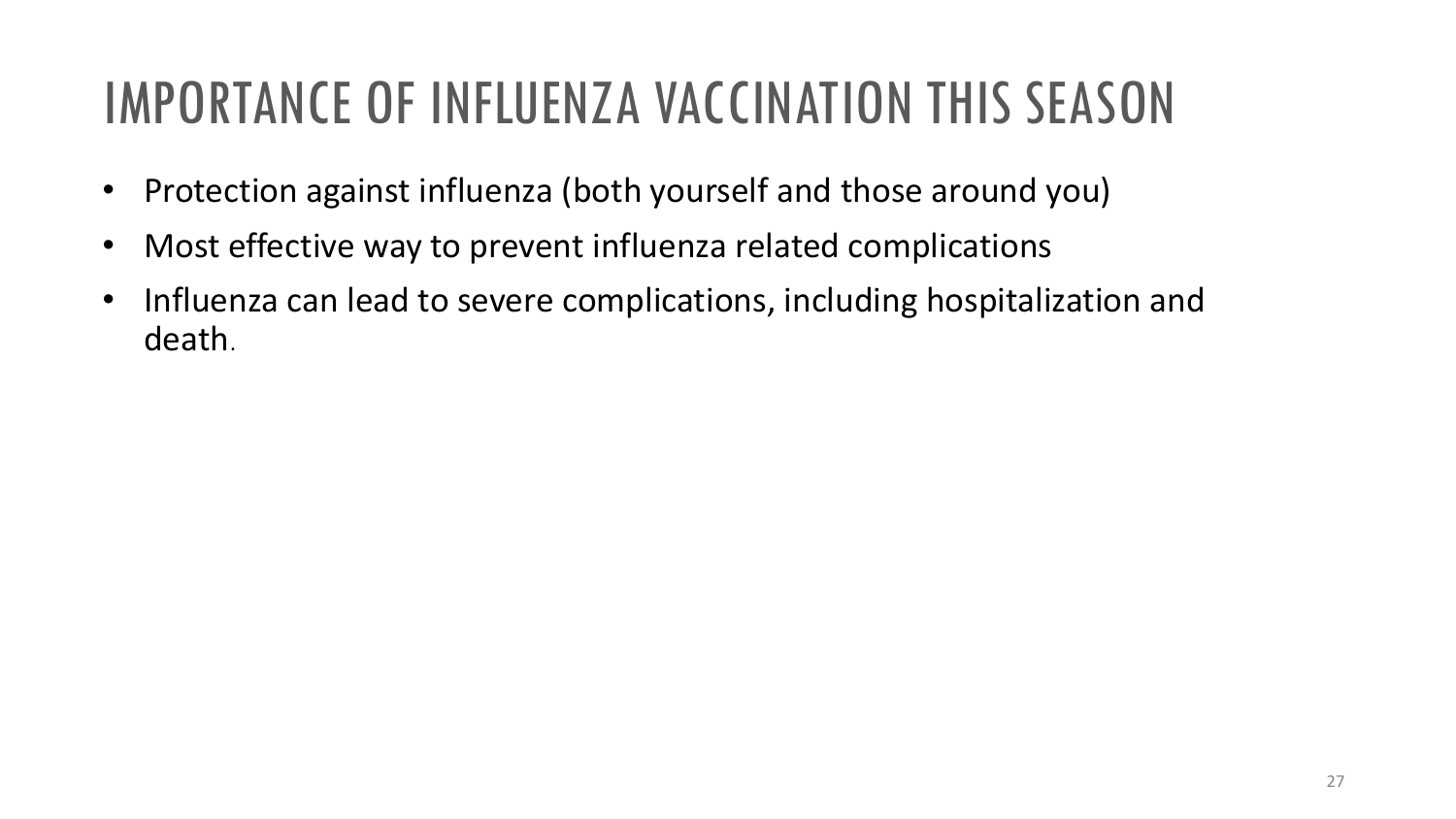#### SICK WITH THE FLU?

- Report your illness to your employer as per their policies and procedures and follow any applicable testing/isolation guidance
- Stay home to help prevent the spread of the flu
- Get plenty of rest and drink lots of fluids
- Seek medical attention as appropriate
- Avoid close contact with others until you feel well enough (back to usual day-today activities)
- Wash your hands often with soap and water or with alcohol-based hand sanitizer
- Cover your mouth when you cough or sneeze (use a tissue, then dispose of a tissue into garbage. When tissue is not available cough or sneeze into your sleeve). Make sure to wash your hands after.
- To prevent spread at home clean and disinfect surfaces and shared items frequently (phones, handles, etc.). Avoid sharing personal items such as towels.

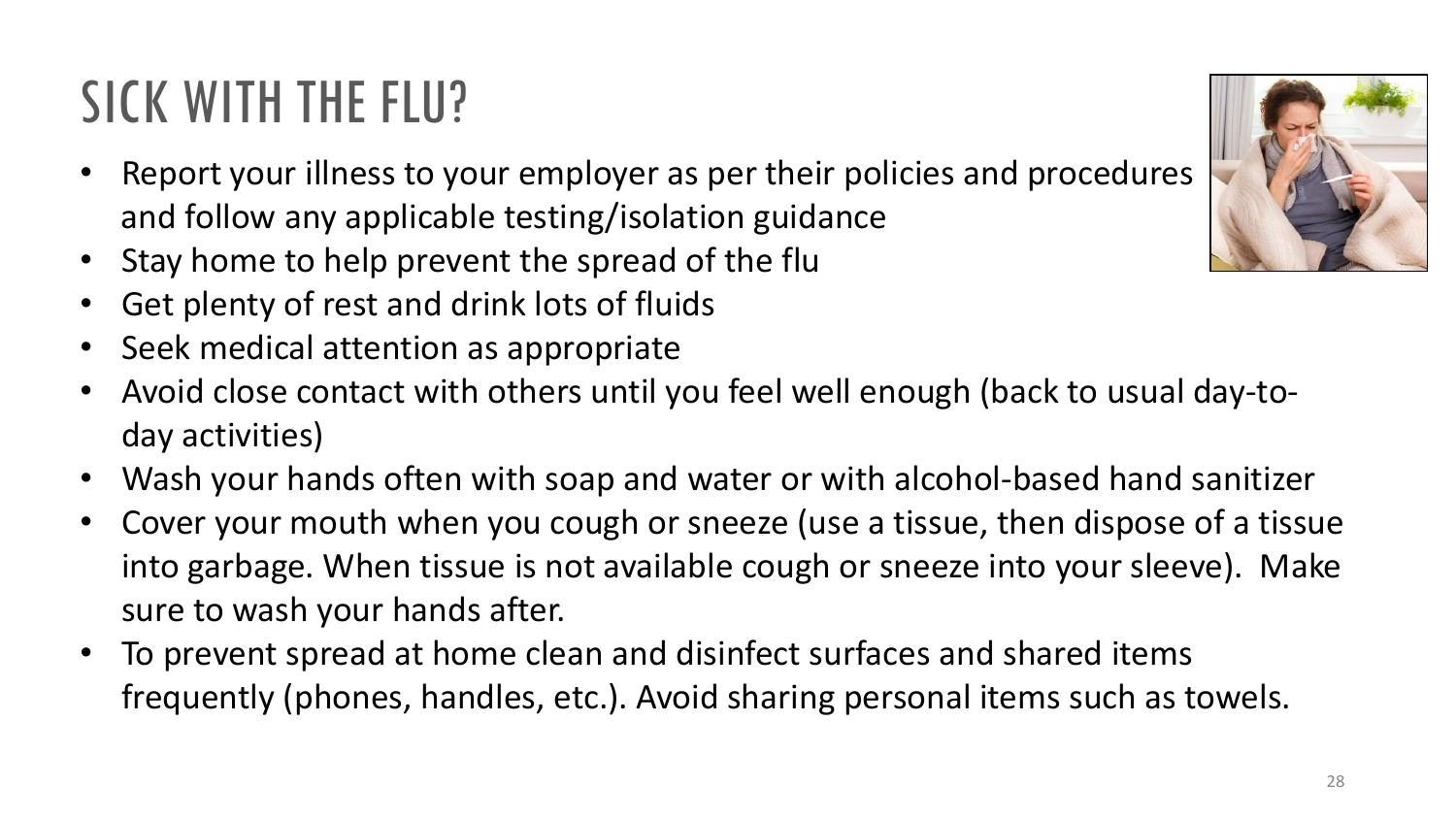### ADDITIONAL INFORMATION

- Ontario Respiratory Virus Bulletin: [http://www.publichealthontario.ca/en/ServicesAndTools/SurveillanceServices/Pages/Ontario-](http://www.publichealthontario.ca/en/ServicesAndTools/SurveillanceServices/Pages/Ontario-Respiratory-Virus-Bulletin.aspx)Respiratory-Virus-Bulletin.aspx
- [Canadian Flu Watch: http://healthycanadians.gc.ca/diseases](http://healthycanadians.gc.ca/diseases-conditions-maladies-affections/disease-maladie/flu-grippe/surveillance/index-eng.php)conditions-maladies-affections/disease-maladie/flu-grippe/surveillance/index-eng.php
- National Advisory Committee on Immunization (NACI): https://www.canada.ca/content/dam/phac-aspc/documents/services/publications/vaccines[immunization/canadian-immunization-guide-statement-seasonal-influenza-vaccine-2021-2022/naci-](https://www.canada.ca/content/dam/phac-aspc/documents/services/publications/vaccines-immunization/canadian-immunization-guide-statement-seasonal-influenza-vaccine-2021-2022/naci-2021-2022-statement.pdf)2021-2022-statement.pdf
- Video: The Flu don't pass it on! <https://www.youtube.com/watch?v=EKaXhK2MWrE>
- PHO Focus On: Influenza Vaccines for the 2021-2022 Influenza Season (September 2021) [https://www.publichealthontario.ca/-/media/documents/f/2020/fact-sheet-influenza-vaccine-2020-](https://www.publichealthontario.ca/-/media/documents/f/2020/fact-sheet-influenza-vaccine-2020-2021.pdf?la=en) 2021.pdf?la=en